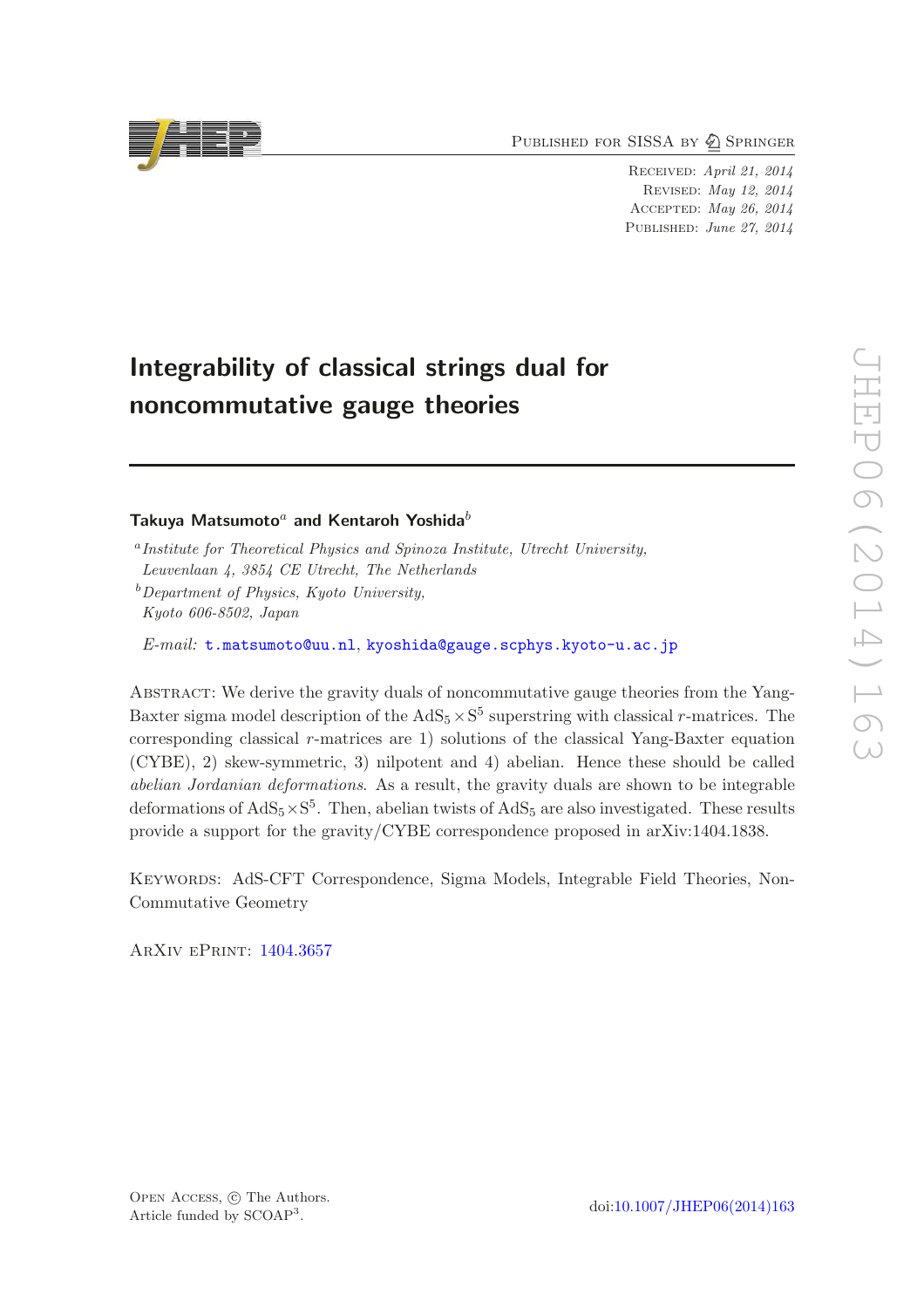## Contents

| 1 Introduction                                                                                                                                                                                       | $\mathbf 1$                        |
|------------------------------------------------------------------------------------------------------------------------------------------------------------------------------------------------------|------------------------------------|
| 2 Integrable deformations of the $AdS_5 \times S^5$ superstring<br>2.1 Deforming the $AdS_5 \times S^5$ superstring action with CYBE<br>A classification of classical r-matrices<br>$2.2\phantom{0}$ | $\mathbf 2$<br>$\overline{2}$<br>3 |
| 3 Examples $-$ gravity duals of NC gauge theories                                                                                                                                                    | $\overline{\mathbf{4}}$            |
| 4 Abelian twists of AdS <sub>5</sub>                                                                                                                                                                 | $\boldsymbol{6}$                   |
| 5 Conclusion and discussion                                                                                                                                                                          | 8                                  |
| A Notation and convention                                                                                                                                                                            | 8                                  |
| B Multi-parameter deformations of AdS <sub>5</sub>                                                                                                                                                   | 9                                  |
| C Three-parameter abelian twists of $AdS_5$                                                                                                                                                          | 10                                 |

#### <span id="page-1-0"></span>1 Introduction

A particular class of gauge/gravity dualities can be seen as deformations of AdS/CFT [\[1\]](#page-13-0). With great progress, an integrable structure inhabiting AdS/CFT is well recognized now [\[2\]](#page-13-1). The Green-Schwarz string action on  $AdS_5 \times S^5$  is constructed from a supercoset [\[3](#page-13-2)]

 $PSU(2, 2|4)/[SO(1, 4) \times SO(5)]$ 

and the classical integrability follows from the  $\mathbb{Z}_4$ -grading  $[4].<sup>1</sup>$  $[4].<sup>1</sup>$  $[4].<sup>1</sup>$  Some deformations of the AdS/CFT correspondence may preserve the integrability and hence it would be interesting to consider a method to classify the integrable deformations.

A possible way is to employ the Yang-Baxter sigma model description [\[11](#page-14-0)[–15\]](#page-14-1) (for q-deformed su(2) and its affine extension, see [\[16](#page-14-2), [17](#page-14-3)] and [\[18,](#page-14-4) [19](#page-14-5)], respectively). It has been applied to the  $AdS_5 \times S^5$  superstring in [\[20\]](#page-14-6). According to this approach, integrable deformations of  $AdS_5 \times S^5$  are given in terms of classical r-matrices satisfying modified classical Yang-Baxter equation (mCYBE). The case of [\[20](#page-14-6)] corresponds to the classical  $r$ -matrix of Drinfeld-Jimbo type  $[21-23]$ . The metric in the string frame and NS-NS twoform are obtained [\[24\]](#page-14-9) and some generalizations to other cases are discussed in [\[25\]](#page-14-10). It is an intriguing issue to look for the complete gravitational solution. A mirror TBA is also proposed [\[26\]](#page-14-11).

<span id="page-1-1"></span><sup>&</sup>lt;sup>1</sup>For another formulation [\[5](#page-13-4)] of the AdS<sub>5</sub>  $\times$  S<sup>5</sup> superstring, the classical integrability is argued in [\[6](#page-13-5), [7\]](#page-13-6). For a classification of integrable supercosets, see [\[8,](#page-13-7) [9\]](#page-13-8). For an argument on non-symmetric cosets, see [\[10\]](#page-13-9).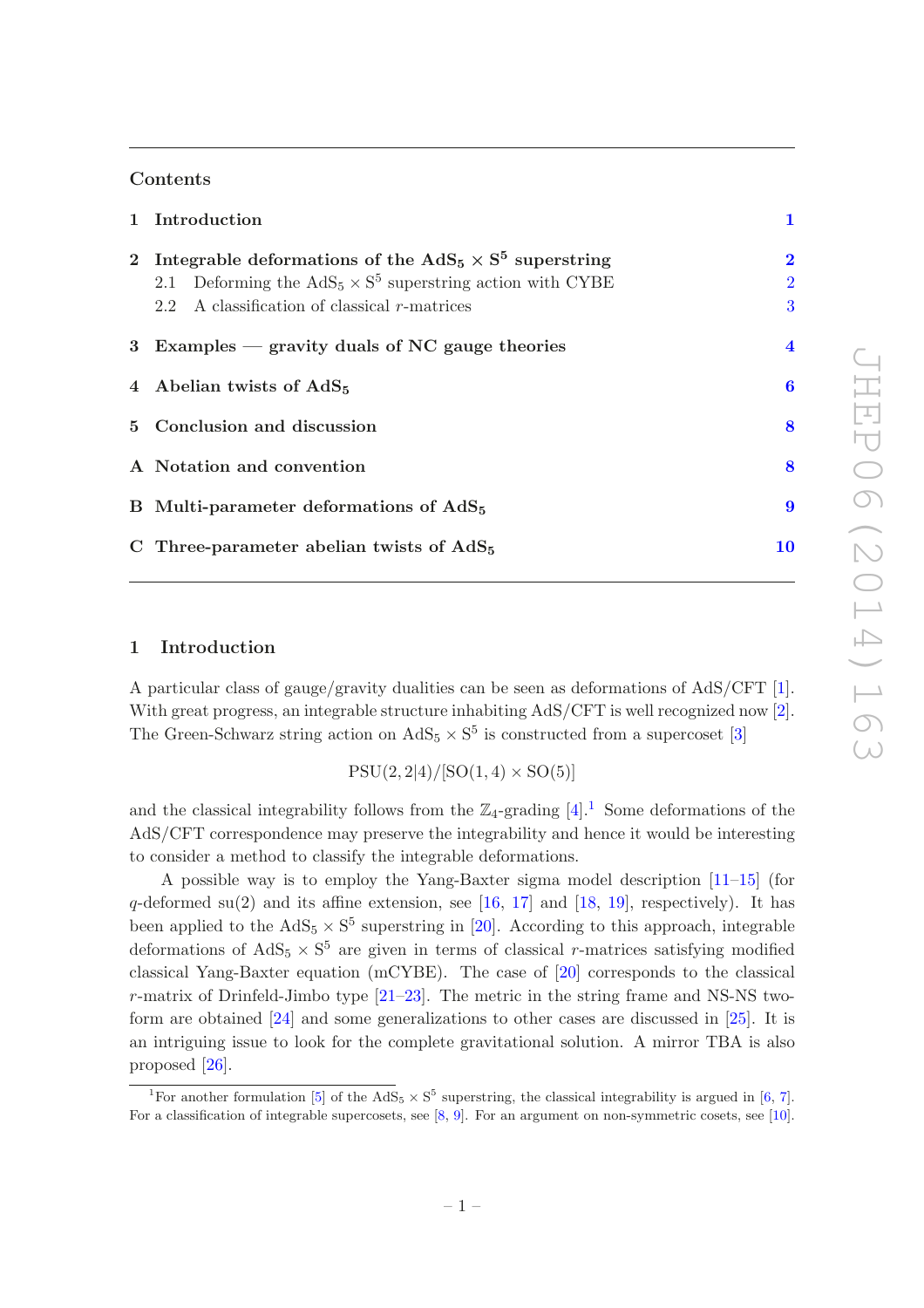As a generalization of the Yang-Baxter sigma model description, one may consider classical Yang-Baxter equation (CYBE) rather than mCYBE. The classical action of the  $AdS_5 \times S^5$  superstring has been constructed in [\[27\]](#page-14-12). The integrable deformations are basically regarded as Drinfeld-Reshetikhin twists [\[21](#page-14-7), [22](#page-14-13), [28\]](#page-14-14) including Jordanian twists [\[29](#page-14-15), [30\]](#page-14-16) and abelian twists. Hence one can classify integrable deformations of this kind in terms of classical r-matrices. We will refer this picture as to the gravity/ $\text{CYBE}$  correspondence. The first example is presented in  $[31]$ <sup>[2](#page-2-2)</sup> As another example, Lunin-Maldacena backgrounds [\[33](#page-15-0), [34\]](#page-15-1) have also been derived [\[35\]](#page-15-2).

In this note, we derive the gravity duals of noncommutative (NC) gauge theories [\[36](#page-15-3), [37\]](#page-15-4) from the Yang-Baxter sigma model description of the  $AdS_5 \times S^5$  superstring with classical  $r$ -matrices. The corresponding classical  $r$ -matrices are 1) solutions of CYBE, 2) skewsymmetric, 3) nilpotent and 4) abelian. Hence these should be called *abelian Jordanian* deformations. As a result, the gravity duals of NC gauge theories are shown to be integrable deformations of  $AdS_5 \times S^5$ . Then, abelian twists of  $AdS_5$  are also investigated. A simple example leads to the solution presented in [\[38\]](#page-15-5). These results provide a support for the gravity/CYBE correspondence proposed in [\[35](#page-15-2)].

This note is organized as follows. Section 2 gives a short summary of the Yang-Baxter sigma model description of the  $AdS_5 \times S^5$  superstring with classical r-matrices satisfying CYBE. Then we introduce three classes of skew-symmetric solutions of CYBE. A new class of r-matrices induces abelian Jordanian deformations. Section 3 presents examples of abelian Jordanian type, which lead to the gravity duals of NC gauge theories. In section 4, we consider a deformation of  $AdS_5$  with an abelian r-matrix concerned with a TsT transformation of  $AdS_5$ . Section 5 is devoted to conclusion and discussion. We argue some implications of this result and future directions in studies of the gravity/CYBE correspondence. In appendix A our notation and convention are summarized. Appendix B presents the gravity duals of NC gauge theories with six deformation parameters. Appendix C describes the detailed computation of three-parameter abelian twists of  $AdS_5$ . The resulting geometry is also discussed in [\[39\]](#page-15-6).

# <span id="page-2-0"></span>2 Integrable deformations of the  $AdS_5 \times S^5$  superstring

We introduce here integrable deformations of the  $AdS_5 \times S^5$  superstring based on the Yang-Baxter sigma model description with CYBE [\[27](#page-14-12)]. After giving a short review on the general form of deformed actions, we present three classes of classical r-matrices.

# <span id="page-2-1"></span>2.1 Deforming the  ${\rm AdS}_5\times {\rm S}^5$  superstring action with CYBE

A class of integrable deformations of the  $AdS_5 \times S^5$  superstring can be described with classical r-matrices satisfying CYBE  $[27]$ . The deformed action is given by

<span id="page-2-3"></span>
$$
S = -\frac{1}{4}(\gamma^{\alpha\beta} - \epsilon^{\alpha\beta}) \int_{-\infty}^{\infty} d\tau \int_{0}^{2\pi} d\sigma \operatorname{Str}\left(A_{\alpha}d\circ \frac{1}{1 - \eta R_{g}\circ d}A_{\beta}\right),\tag{2.1}
$$

<span id="page-2-2"></span><sup>&</sup>lt;sup>2</sup>The solution is closely related to the one in appendix C of  $[32]$ .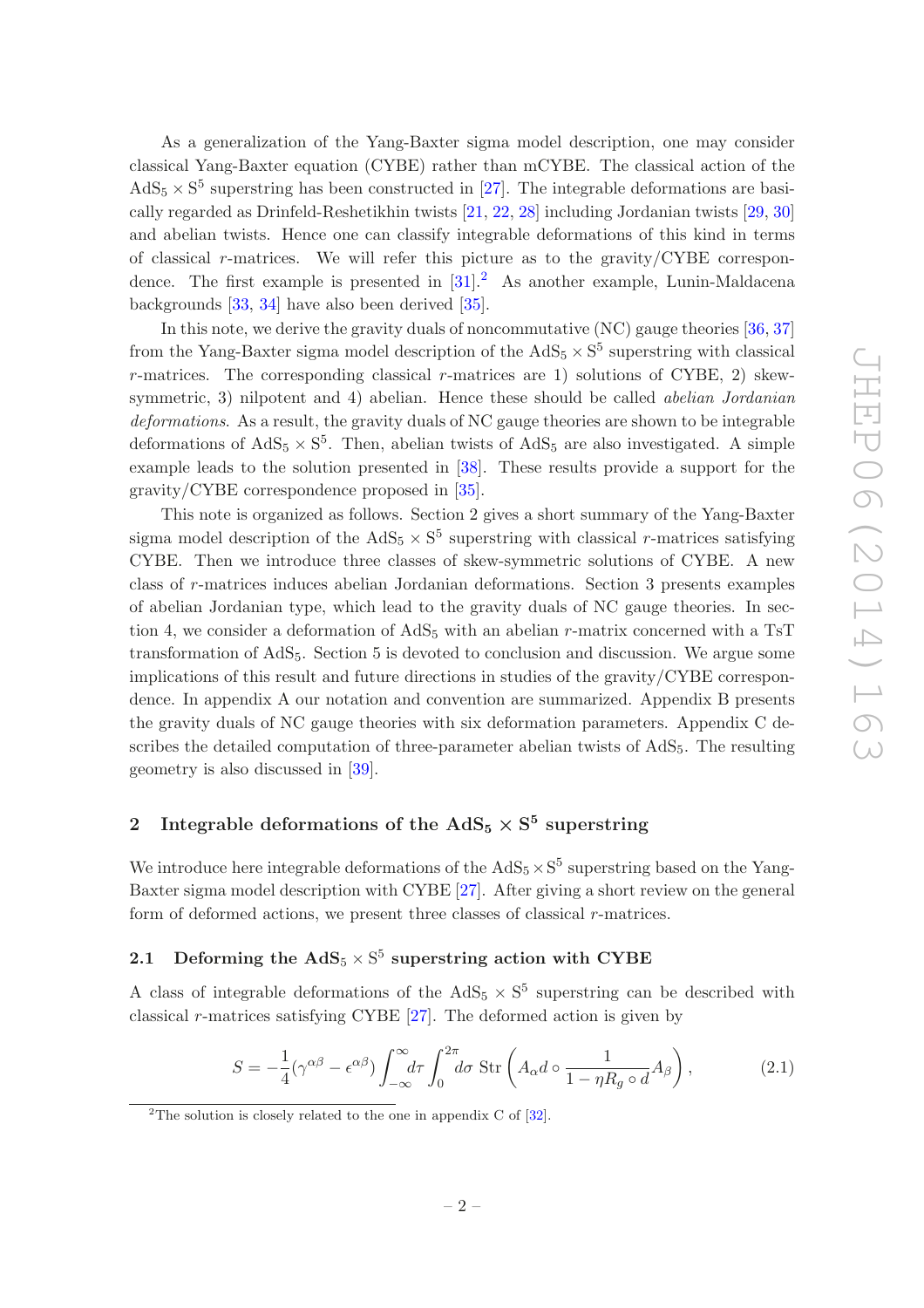where the left-invariant one-form  $A_{\alpha}$  is defined as

$$
A_{\alpha} \equiv g^{-1} \partial_{\alpha} g \,, \qquad g \in SU(2, 2|4) \,. \tag{2.2}
$$

Here  $\gamma^{\alpha\beta}$  and  $\epsilon^{\alpha\beta}$  are the flat metric and the anti-symmetric tensor on the string worldsheet. The operator  $R_q$  is defined as

$$
R_g(X) \equiv g^{-1} R(gXg^{-1})g \,, \tag{2.3}
$$

where a linear operator R satisfies CYBE rather than mCYBE  $[20]$ . The R-operator is related to the tensorial representation of classical r-matrix through

$$
R(X) = \text{Tr}_2[r(1 \otimes X)] = \sum_i (a_i \text{Tr}(b_i X) - b_i \text{Tr}(a_i X))
$$
\n
$$
\text{with} \quad r = \sum_i a_i \wedge b_i \equiv \sum_i (a_i \otimes b_i - b_i \otimes a_i).
$$
\n
$$
(2.4)
$$

The operator  $d$  is given by the following,

<span id="page-3-3"></span>
$$
d = P_1 + 2P_2 - P_3, \t\t(2.5)
$$

where  $P_i$  (i = 0, 1, 2, 3) are the projections to the  $\mathbb{Z}_4$ -graded components of  $\mathfrak{su}(2, 2|4)$ .  $P_0$ ,  $P_2$  and  $P_1$ ,  $P_3$  are the projectors to the bosonic and fermionic generators, respectively. In particular,  $P_0(\mathfrak{su}(2,2|4))$  is nothing but  $\mathfrak{so}(1,4) \oplus \mathfrak{so}(5)$ .

For the action [\(2.1\)](#page-2-3) with an R-operator satisfying CYBE, the Lax pair has been con-structed [\[27](#page-14-12)] and the classical integrability is ensured in this sense. The  $\kappa$ -invariance has been proven as well [\[27](#page-14-12)].

#### <span id="page-3-0"></span>2.2 A classification of classical  $r$ -matrices

According to the construction of the deformed string action, one may expect the correspondence between integrable deformations of  $AdS_5 \times S^5$  and classical *r*-matrices, called the gravity/CYBE correspondence  $[35]$ . To study along this direction, it would be valuable to classify some typical class of skew-symmetric solutions of CYBE.

In the following, we will consider three types of classical  $r$ -matrices:<sup>[3](#page-3-1)</sup> i) Jordanian, ii) abelian, and iii) abelian Jordanian. In particular, the third class will play a crucial role in the next section.

In order to study deformations of  $AdS_5$  later, let us consider the case of  $\mathfrak{su}(2,2)$ .

i) Jordanian r-matrix.

The first class is classical r-matrices of Jordanian type,

<span id="page-3-2"></span>
$$
r_{\text{Jor}} = E_{ij} \wedge (E_{ii} - E_{jj}) - 2 \sum_{i < k < j} E_{ik} \wedge E_{kj} \qquad (1 \le i < j \le 4), \qquad (2.6)
$$

where  $(E_{ij})_{kl} \equiv \delta_{ik}\delta_{il}$  are the fundamental representation of  $\mathfrak{su}(2,2)$ . The characteristic property of Jordanian type r-matrices is the nilpotency. Indeed, we could verify that the associated linear R-operator exhibits  $(R_{Jor})^n = 0$  for  $n \geq 3$ .

<span id="page-3-1"></span> $3$ There would be other types of r-matrices. Here we will concentrate on specific examples for simplicity.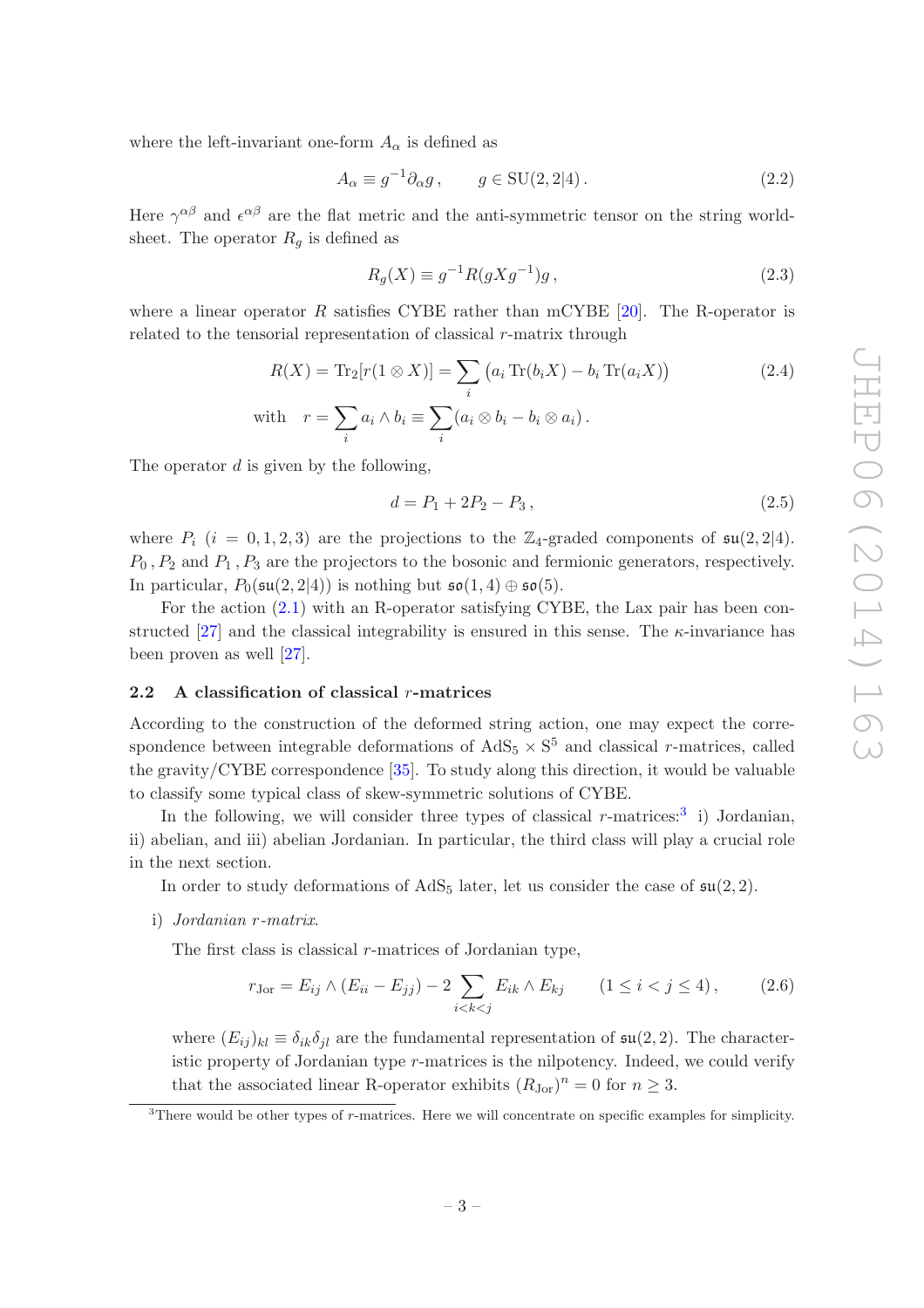Jordanian deformations of the  $AdS_5 \times S^5$  superstring are considered in [\[27\]](#page-14-12). A simple example of the corresponding type IIB supergravity solution is presented in [\[31](#page-14-17)]. Only the  $AdS<sub>5</sub>$  part is deformed and it contains a three-dimensional Schrödinger spacetime as a subspace. Hence it may be regarded as a generalization of  $[40-43]$  $[40-43]$ . It seems likely that the resulting metric is closely related to a null Melvin twist [\[32](#page-15-7)].

ii) Abelian r-matrix.

The second class is abelian r-matrices composed of the Cartan generators as follows:

$$
r_{\text{Abe}} = \sum_{1 \le i < j \le 3} \mu_{ij} \left( E_{ii} - E_{i+1, i+1} \right) \wedge \left( E_{jj} - E_{j+1, j+1} \right),\tag{2.7}
$$

where  $\mu_{ij} = -\mu_{ji}$  are arbitrary parameters. Since these commute with each other and hence satisfy CYBE obviously. The abelian r-matrix is a particular example of the Drinfeld-Reshetikhin twists [\[21,](#page-14-7) [22](#page-14-13), [28](#page-14-14)]. Note that abelian r-matrices are intrinsic to higher rank cases (rank  $\geq$  2).

It has been shown in [\[35](#page-15-2)] that abelian r-matrices lead to  $\gamma$ -deformed backgrounds [\[34\]](#page-15-1), which include the Lunin-Maldacena background [\[33\]](#page-15-0) as a particular case. In section 4, we will consider an abelian twist of  $AdS_5$  with a single parameter. The resulting geometry corresponds to the one studied in [\[38](#page-15-5)]. For multi-parameter cases, see appendix C.

iii) Abelian Jordanian r-matrix.

The third class is a special subclass of i) Jordanian  $r$ -matrix. A typical example takes the following form,

<span id="page-4-1"></span>
$$
r_{\rm AJ} = \sum_{\substack{i,k=1,2\\j,l=3,4}} \nu_{(ij),(kl)} E_{ij} \wedge E_{kl},\tag{2.8}
$$

with arbitrary parameters  $\nu_{(ij),(kl)} = -\nu_{(kl),(ij)}$ . Because  $E_{ij}$   $(i = 1, 2, j = 3, 4)$  are the positive root generators and nilpotent,  $(r_{\rm AJ})_{ab}$  and  $(r_{\rm AJ})_{cd}$  commute each other. In addition, the square of the associated R-operator already vanishes like,

$$
(R_{\rm AJ})^2=0\,,
$$

in comparison to Jordanian *r*-matrices [\(2.6\)](#page-3-2) for which  $(R_{\text{Jor}})^2 \neq 0$  and  $(R_{\text{Jor}})^3 = 0$  in general. From the two properties, we refer the *r*-matrices  $(2.8)$  as *abelian Jordanian* r-matrices, though they are not composed of Cartan generators.

In the next section, we will show that classical  $r$ -matrices of abelian Jordanian type correspond to the gravity duals of NC gauge theories [\[36](#page-15-3), [37\]](#page-15-4).

## <span id="page-4-0"></span>3 Examples — gravity duals of NC gauge theories

Let us consider examples of classical  $r$ -matrices of abelian Jordanian type. These lead to the gravity duals of NC gauge theories [\[36](#page-15-3), [37\]](#page-15-4). Hereafter we will concentrate on the  $AdS_5$ part and  $S^5$  is not deformed.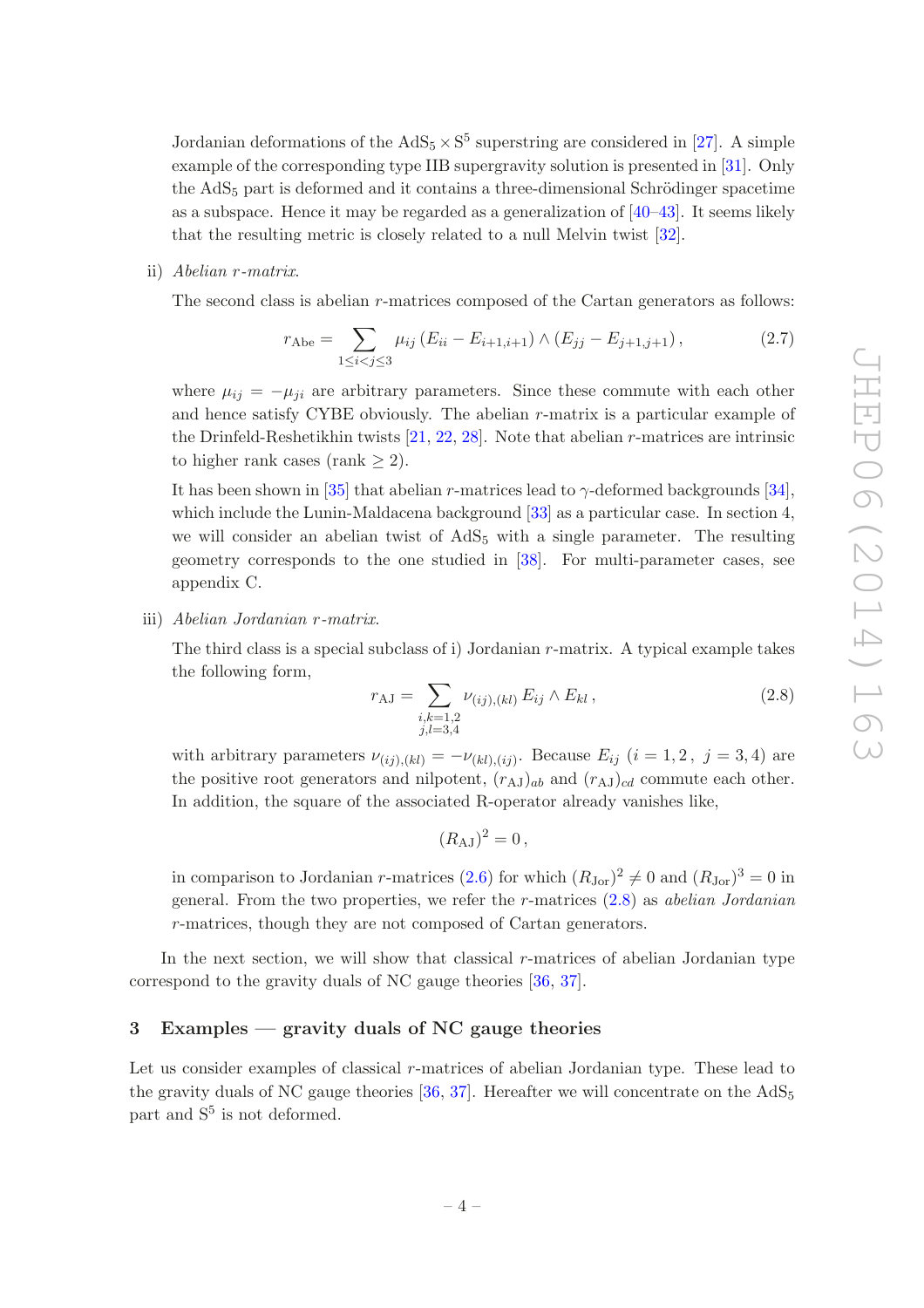A possible example is given by

<span id="page-5-0"></span>
$$
r_{\rm AJ} = \mu \, p_2 \wedge p_3 + \nu \, p_0 \wedge p_1 \,, \tag{3.1}
$$

where  $\mu, \nu$  are deformation parameters. Here  $p_{\mu}$  ( $\mu = 0, 1, 2, 3$ ) are the upper triangular matrices defined as

<span id="page-5-3"></span>
$$
p_{\mu} \equiv \frac{1}{2} \gamma_{\mu} - m_{\mu 5} \,. \tag{3.2}
$$

For our convention of  $\gamma_{\mu}$  and the  $\mathfrak{su}(2,2)$  generators, see appendix A. It should be emphasized that  $p_{\mu}$ 's are upper triangular and satisfy the following property:

$$
p_{\mu}p_{\nu}=0.\t\t(3.3)
$$

Thus the classical r-matrix [\(3.1\)](#page-5-0) is of abelian Jordanian type and trivially satisfies CYBE.

To evaluate the Lagrangian [\(2.1\)](#page-2-3), let us take the following coset parametrization [\[31\]](#page-14-17):

$$
g = \exp \left[ p_0 x^0 + p_1 x^1 + p_2 x^2 + p_3 x^3 \right] \exp \left[ \frac{\gamma_5}{2} \log z \right] \quad \in \text{SU}(2, 2) / \text{SO}(1, 4). \tag{3.4}
$$

Then the  $AdS_5$  part of  $(2.1)$  can be rewritten as

$$
L = -\frac{1}{2} (\gamma^{\alpha\beta} - \epsilon^{\alpha\beta}) \operatorname{Tr} [A_{\alpha} P_2(J_{\beta})]
$$
(3.5)

with 
$$
J_{\beta} \equiv \frac{1}{1 - 2\eta [R_{\text{AJ}}]_g \circ P_2} A_{\beta}.
$$
 (3.6)

Here  $A_{\alpha} = g^{-1} \partial_{\alpha} g$  is restricted to  $\mathfrak{su}(2,2)$  and the associated R-operator  $R_{\rm AJ}$  with  $(3.1)$  is determined by the relation [\(2.4\)](#page-3-3).

It is convenient to divide the Lagrangian L into two parts like  $L = L_G + L_B$ , where  $L_G$  is the metric part and  $L_B$  is the coupling to an NS-NS two-form, respectively:

$$
L_G \equiv \frac{1}{2} \left[ \text{Tr} \left( A_\tau P_2(J_\tau) \right) - \text{Tr} \left( A_\sigma P_2(J_\sigma) \right) \right],
$$
  
\n
$$
L_B \equiv \frac{1}{2} \left[ \text{Tr} \left( A_\tau P_2(J_\sigma) \right) - \text{Tr} \left( A_\sigma P_2(J_\tau) \right) \right].
$$
\n(3.7)

To derive the explicit form of L, it is sufficient to compute the projected current  $P_2(J_\alpha)$ rather than  $J_{\alpha}$  itself. Hence the computation is reduced to solving the following equation,

<span id="page-5-2"></span>
$$
(1 - 2\eta P_2 \circ [R_{\text{AJ}}]_g) P_2(J_\alpha) = P_2(A_\alpha).
$$
 (3.8)

Note that  $P_2(A_\alpha)$  is expanded with  $\gamma$  matrices as follows:

<span id="page-5-1"></span>
$$
P_2(A_\alpha) = \frac{\partial_\alpha x^0 \gamma_0 + \partial_\alpha x^1 \gamma_1 + \partial_\alpha x^2 \gamma_2 + \partial_\alpha x^3 \gamma_3 + \partial_\alpha z \gamma_5}{2z}.
$$
 (3.9)

Then, by combining [\(3.9\)](#page-5-1) with [\(3.8\)](#page-5-2),  $P_2(J_\alpha)$  can be obtained as

$$
P_2(J_{\alpha}) = \frac{z(z^2 \partial_{\alpha} x^0 + 2\eta \nu \partial_{\alpha} x^1)}{2(z^4 - 4\eta^2 \nu^2)} \gamma_0 + \frac{z(z^2 \partial_{\alpha} x^1 + 2\eta \nu \partial_{\alpha} x^0)}{2(z^4 - 4\eta^2 \nu^2)} \gamma_1 + \frac{z(z^2 \partial_{\alpha} x^2 + 2\eta \mu \partial_{\alpha} x^3)}{2(z^4 + 4\eta^2 \mu^2)} \gamma_2 + \frac{z(z^2 \partial_{\alpha} x^3 - 2\eta \mu \partial_{\alpha} x^2)}{2(z^4 + 4\eta^2 \mu^2)} \gamma_3 + \frac{\partial_{\alpha} z}{2z} \gamma_5.
$$
(3.10)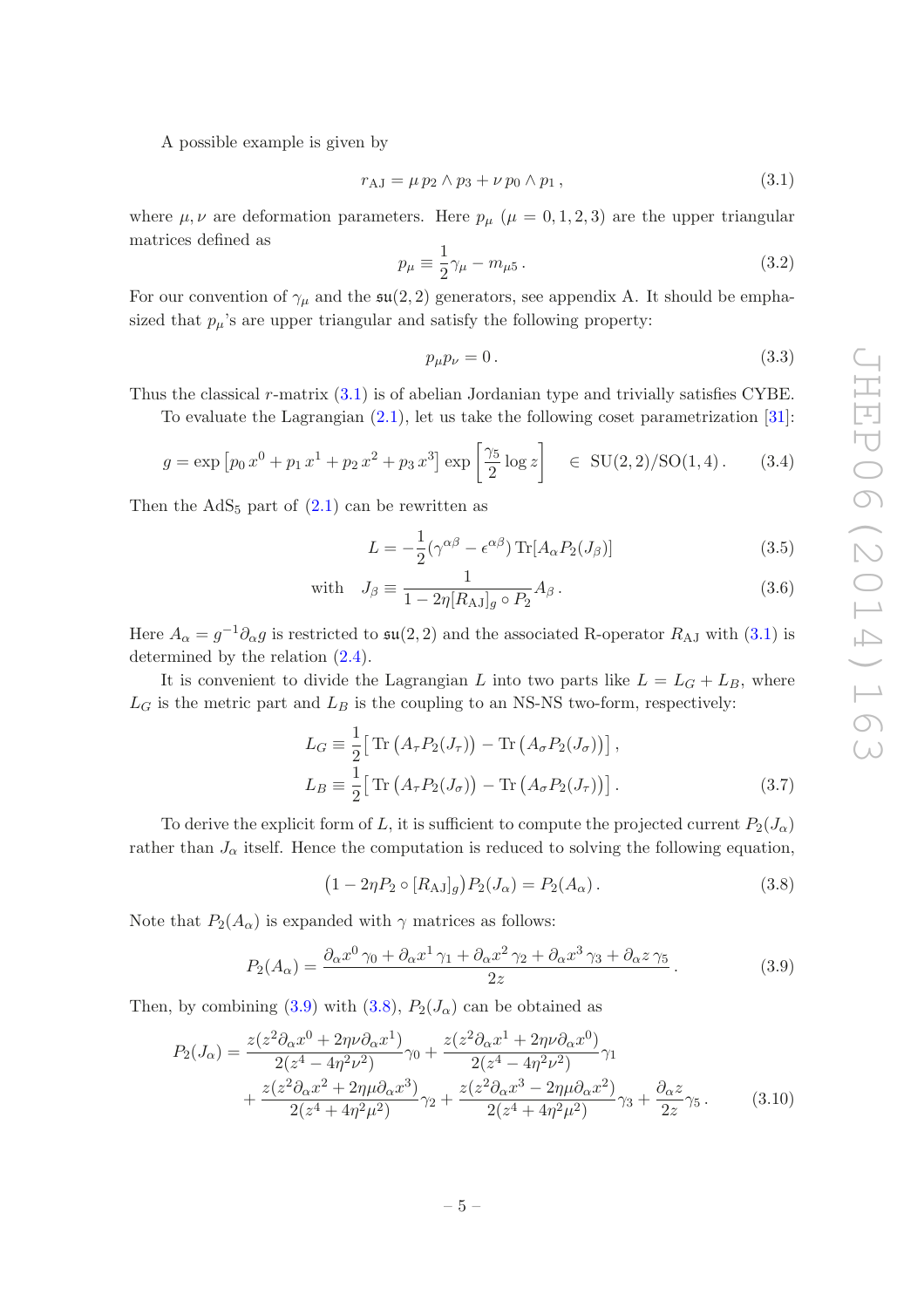The resulting forms of  $L_G$  and  $L_B$  are given by, respectively,

$$
L_G = -\frac{\gamma^{\alpha\beta}}{2} \left[ \frac{z^2(-\partial_\alpha x^0 \partial_\beta x^0 + \partial_\alpha x^1 \partial_\beta x^1)}{z^4 - 4\eta^2 \nu^2} + \frac{z^2(\partial_\alpha x^2 \partial_\beta x^2 + \partial_\alpha x^3 \partial_\beta x^3)}{z^4 + 4\eta^2 \mu^2} + \frac{\partial_\alpha z \partial_\beta z}{z^2} \right],
$$
\n(3.11)

$$
L_B = \epsilon^{\alpha\beta} \left[ -\frac{2\eta\nu}{z^4 - 4\eta^2 \nu^2} \partial_\alpha x^0 \partial_\beta x^1 + \frac{2\eta\mu}{z^4 + 4\eta^2 \mu^2} \partial_\alpha x^2 \partial_\beta x^3 \right]. \tag{3.12}
$$

Here two deformation parameters  $\mu$ ,  $\nu$  and one normalization factor  $\eta$  are contained.

It is easy to see the metric and the NS-NS two-form from [\(3.11\)](#page-6-1) and [\(3.12\)](#page-6-2). By introducing new parameter  $a$  and  $a'$  through the identification,

<span id="page-6-2"></span><span id="page-6-1"></span>
$$
2\eta \,\mu = a^2 \,, \qquad 2\eta \,\nu = ia'^2 \,, \tag{3.13}
$$

one can find that the resulting metric and two-form exactly agree with the ones of the gravity duals of NC gauge theories presented in [\[36,](#page-15-3) [37\]](#page-15-4), up to the coordinate change  $z = 1/u$  and the Wick rotation  $x^0 \to ix^0$ . This result shows that the gravity duals of NC gauge theories  $[36, 37]$  $[36, 37]$  $[36, 37]$  are integrable deformation of  $AdS_5$ .

#### <span id="page-6-0"></span>4 Abelian twists of  $AdS_5$

As another kind of integrable deformation of  $AdS_5$ , we consider an abelian twist of  $AdS_5$ with a single parameter.<sup>[4](#page-6-3)</sup> The resulting geometry corresponds to the one studied in  $[38]$ . For a three-parameter generalization, see appendix C.

Let us consider an abelian  $r$ -matrix,

<span id="page-6-4"></span>
$$
r_{\rm Abe}^{(\mu)} = \mu \, h_1 \wedge h_2 \,, \tag{4.1}
$$

with a deformation parameter  $\mu$ . Here  $h_i$  (i = 1, 2) are two of the Cartan generators of  $\mathfrak{su}(2,2)$  and belong to the fundamental representation,

$$
h_1 = diag(-1, 1, -1, 1), \qquad h_2 = diag(-1, 1, 1, -1). \tag{4.2}
$$

Then, the  $AdS_5$  part of the Lagrangian  $(2.1)$  is given by

$$
L = L_G + L_B = -\frac{1}{2} (\gamma^{\alpha\beta} - \epsilon^{\alpha\beta}) \operatorname{Tr} \left[ A_\alpha P_2(J_\beta) \right],\tag{4.3}
$$

with 
$$
J_{\beta} \equiv \frac{1}{1 - 2\eta \left[ R_{\text{Abel}}^{(\mu)} \right]_{g} \circ P_{2}} A_{\beta}, \qquad (4.4)
$$

where the current  $A_{\alpha}$  is  $\mathfrak{su}(2,2)$ -valued and the R-operator associated with  $(4.1)$  is defined by the rule  $(2.4)$ .

The projected current  $P_2(J_\alpha)$  is to be determined by solving the equation,

<span id="page-6-5"></span>
$$
(1 - 2\eta P_2 \circ [R_{\text{Abe}}^{(\mu)}]_g) P_2(J_\alpha) = P_2(A_\alpha). \tag{4.5}
$$

<span id="page-6-3"></span><sup>&</sup>lt;sup>4</sup>Abelian twists of  $S^5$  have been studied in [\[35\]](#page-15-2), and these lead to three-parameter  $\gamma$ -deformed  $S^5$  [\[33,](#page-15-0) [34\]](#page-15-1).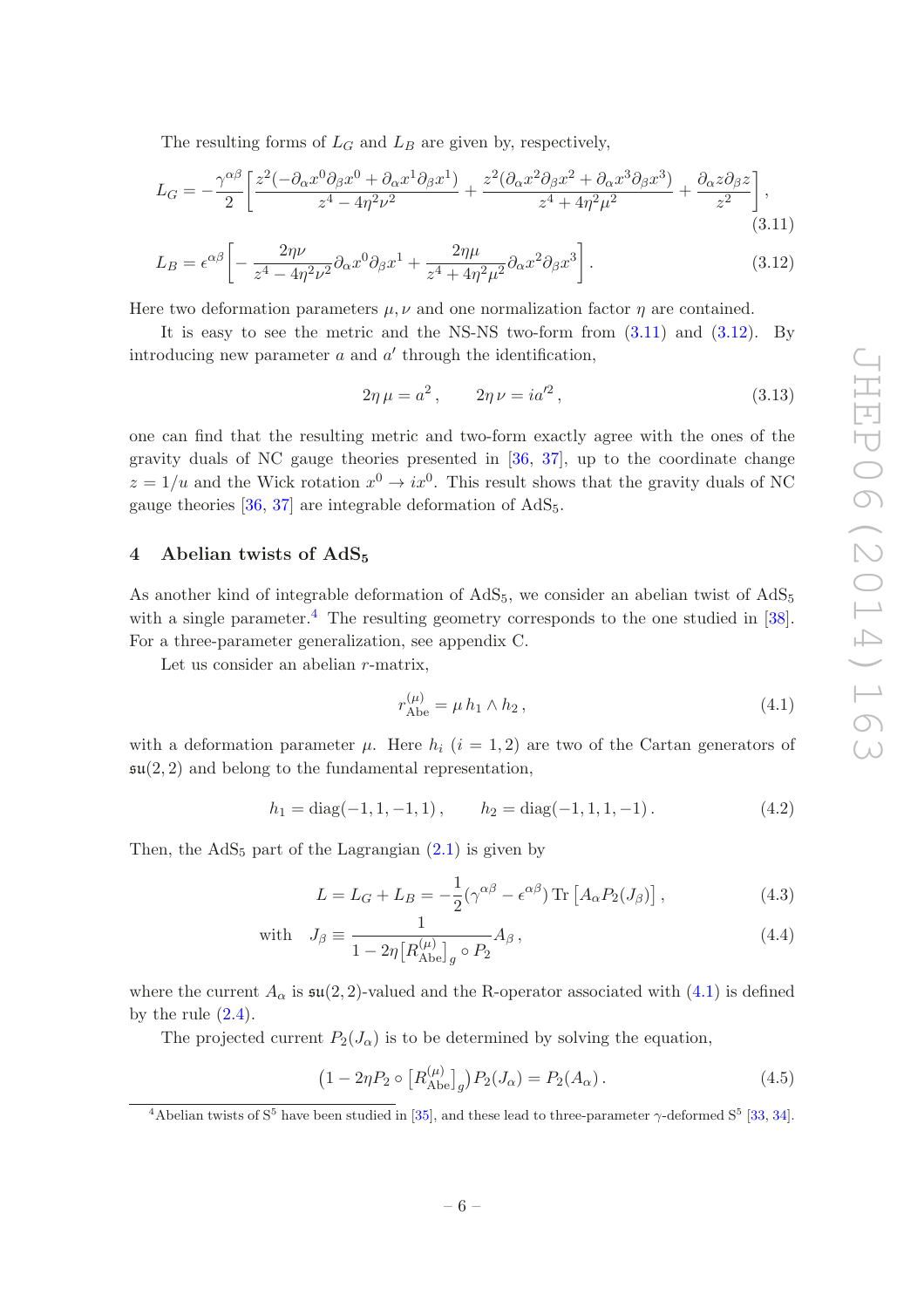By using the coset parameterization [\(C.5\)](#page-11-0),  $P_2(A_\alpha)$  is expanded with respect to  $\gamma$  matrices,

$$
P_2(A_\alpha) = \frac{1}{2} \left[ -\partial_\alpha \rho \gamma_1 + i \cosh \rho \partial_\alpha \psi_3 \gamma_5 - \sinh \rho \left( \cos \zeta \partial_\alpha \psi_1 \gamma_2 + \partial_\alpha \zeta \gamma_3 - i \sin \zeta \partial_\alpha \psi_2 \gamma_0 \right) \right].
$$
 (4.6)

Then, by plugging [\(4.6\)](#page-7-0) with [\(4.5\)](#page-6-5),  $P_2(J_\alpha)$  can be obtained as

<span id="page-7-0"></span>
$$
P_2(J_\alpha) = j_\alpha^0 \gamma_0 + j_\alpha^1 \gamma_1 + j_\alpha^2 \gamma_2 + j_\alpha^3 \gamma_3 + j_\alpha^5 \gamma_5, \qquad (4.7)
$$

with the coefficients

$$
j_{\alpha}^{0} = \frac{i}{2} \frac{\sin \zeta \sinh \rho}{1 + 16\eta^{2} \mu^{2} \sin^{2} 2\zeta \sinh^{4} \rho} (\partial_{\alpha} \psi_{2} + 8\eta \mu \cos^{2} \zeta \sinh^{2} \rho \partial_{\alpha} \psi_{1}),
$$
  
\n
$$
j_{\alpha}^{1} = -\frac{1}{2} \partial_{\alpha} \rho,
$$
  
\n
$$
j_{\alpha}^{2} = -\frac{1}{2} \frac{\cos \zeta \sinh \rho}{1 + 16\eta^{2} \mu^{2} \sin^{2} 2\zeta \sinh^{4} \rho} (\partial_{\alpha} \psi_{1} - 8\eta \mu \sin^{2} \zeta \sinh^{2} \rho \partial_{\alpha} \psi_{2}),
$$
  
\n
$$
j_{\alpha}^{3} = -\frac{1}{2} \sinh \rho \partial_{\alpha} \zeta,
$$
  
\n
$$
j_{\alpha}^{5} = \frac{i}{2} \cosh \rho \partial_{\alpha} \psi_{3}.
$$
  
\n(4.8)

Finally, the resulting expressions of  $L_G$  and  $L_B$  are given by, respectively,

$$
L_G = -\frac{\gamma^{\alpha\beta}}{2} \left[ \sinh^2 \rho \partial_\alpha \zeta \partial_\beta \zeta + \partial_\alpha \rho \partial_\beta \rho - \cosh^2 \rho \partial_\alpha \psi_3 \partial_\beta \psi_3 + \frac{\sinh^2 \rho}{1 + \hat{\gamma}^2 \sin^2 \zeta \cos^2 \zeta \sinh^4 \rho} (\cos^2 \zeta \partial_\alpha \psi_1 \partial_\beta \psi_1 + \sin^2 \zeta \partial_\alpha \psi_2 \partial_\beta \psi_2) \right], \qquad (4.9)
$$

$$
L_B = -\epsilon^{\alpha\beta} \frac{\hat{\gamma}\cos^2\zeta\sin^2\zeta\sinh^4\rho}{1 + \hat{\gamma}^2\cos^2\zeta\sin^2\zeta\sinh^4\rho} \partial_\alpha\psi_1 \partial_\beta\psi_2.
$$
 (4.10)

Here a new deformation parameter  $\hat{\gamma}$  is defined as

<span id="page-7-4"></span><span id="page-7-3"></span><span id="page-7-2"></span><span id="page-7-1"></span>
$$
\hat{\gamma} \equiv 8\eta \,\mu. \tag{4.11}
$$

Now one can read off the metric and NS-NS two-form from [\(4.9\)](#page-7-1) and [\(4.10\)](#page-7-2). By performing the coordinate transformation,

<span id="page-7-5"></span> $\rho_1 = \cos \zeta \sinh \rho$ ,  $\rho_2 = \sin \zeta \sinh \rho$ ,  $\rho_3 = i \cosh \rho$ , (4.12)

the resulting metric and NS-NS two-form are given by

$$
ds^{2} = d\rho_{1}^{2} + d\rho_{2}^{2} + d\rho_{3}^{2} + \frac{\rho_{1}^{2}d\psi_{1}^{2} + \rho_{2}^{2}d\psi_{2}^{2}}{1 + \hat{\gamma}^{2}\rho_{1}^{2}\rho_{2}^{2}} + \rho_{3}^{2}d\psi_{3}^{2} + ds_{\text{S}_{5}}^{2}, \qquad (4.13)
$$

$$
B_2 = \frac{\hat{\gamma} \,\rho_1^2 \rho_2^2}{1 + \hat{\gamma}^2 \,\rho_1^2 \rho_2^2} d\psi_1 \wedge d\psi_2 \,. \tag{4.14}
$$

Here there is a constraint  $\sum_{i=1}^{3} \rho_i^2 = -1$ .

These expressions are quite similar to a one-parameter  $\gamma$ -deformed  $S^5$  [\[33,](#page-15-0) [34\]](#page-15-1) and thus the solution with the metric  $(4.13)$  and the NS-NS two-form  $(4.14)$  may be regarded as a single parameter  $\gamma$ -deformation of AdS<sub>5</sub>.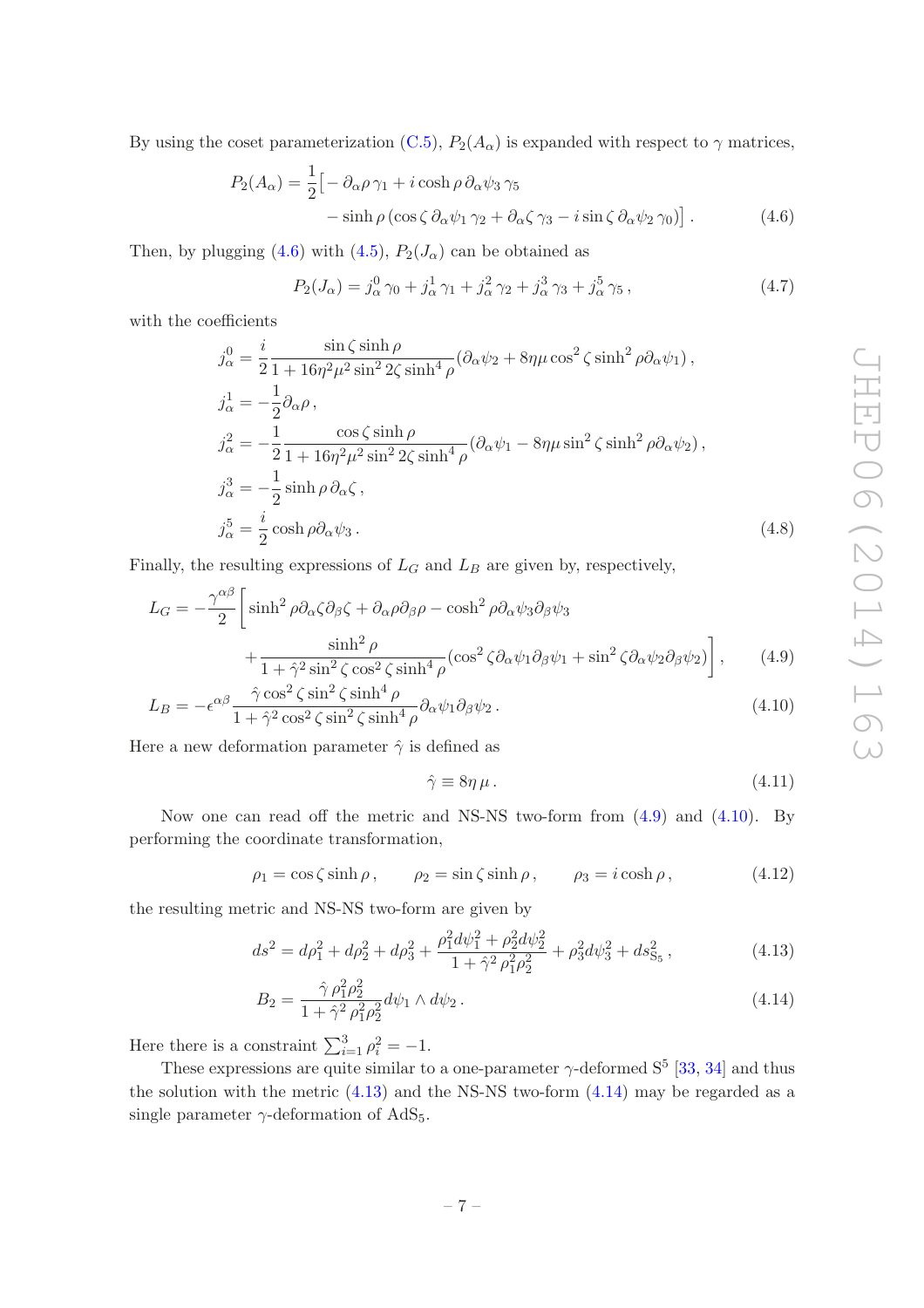#### <span id="page-8-0"></span>5 Conclusion and discussion

We have shown that the gravity duals of NC gauge theories [\[36](#page-15-3), [37](#page-15-4)] can be derived from the Yang-Baxter sigma model description of the  $AdS_5 \times S^5$  superstring with classical  $r$ -matrices. The corresponding classical  $r$ -matrices are 1) solutions of CYBE, 2) skewsymmetric, 3) nilpotent and 4) abelian. These should be called *abelian Jordanian deformations.* As a result, the gravity duals are found to be integrable deformations of  $AdS_5 \times S^5$ . Then, abelian twists of AdS<sub>5</sub> have also been investigated and leads to the solutions studied in [\[38](#page-15-5), [39\]](#page-15-6). These results provide a support for the gravity/CYBE correspondence proposed in [\[35](#page-15-2)].

It is remarkable that our result suggests the integrability of  $\mathcal{N}=4$  super Yang-Mills (SYM) theory on noncommutative (NC) spaces. Now there are an enormous amount of arguments on the integrability for scattering amplitudes of  $\mathcal{N} = 4$  SYM. Integrable deformations of it would be found on NC spaces. Our analysis has revealed a relation between classical r-matrices and deformations parameters of NC spaces. There may be a close connection to deformation quantization of Kontsevich [\[44\]](#page-15-10). Thus one may expect a deep mathematical structure behind the correspondence. We hope that our result could shed light on new fundamental aspects of integrable deformations.

#### Acknowledgments

We would like to thank Io Kawaguchi for useful discussions and collaborations at the earlier stage. T.M. also thanks Gleb Arutyunov and Riccardo Borsato for useful discussions. T.M. is supported by the Netherlands Organization for Scientific Research (NWO) under the VICI grant 680-47-602. T.M.'s work is also part of the ERC Advanced grant research programme No. 246974, "Supersymmetry: a window to non-perturbative physics" and of the D-ITP consortium, a program of the NWO that is funded by the Dutch Ministry of Education, Culture and Science (OCW).

#### <span id="page-8-1"></span>A Notation and convention

We shall here summarize our notation and convention, which basically follow [\[45](#page-15-11)].

An element of  $\mathfrak{su}(2,2|4)$  is identified with an  $8 \times 8$  supermatrix,

$$
M = \left[ \begin{array}{cc} m & \xi \\ \zeta & n \end{array} \right]. \tag{A.1}
$$

Here m and n are  $4 \times 4$  matrices with Grassmann even elements, while  $\xi$  and  $\zeta$  are  $4 \times 4$ matrices with Grassmann odd elements. These matrices satisfy a reality condition. Then m and n belong to  $\mathfrak{su}(2,2) = \mathfrak{so}(2,4)$  and  $\mathfrak{su}(4) = \mathfrak{so}(6)$ , respectively.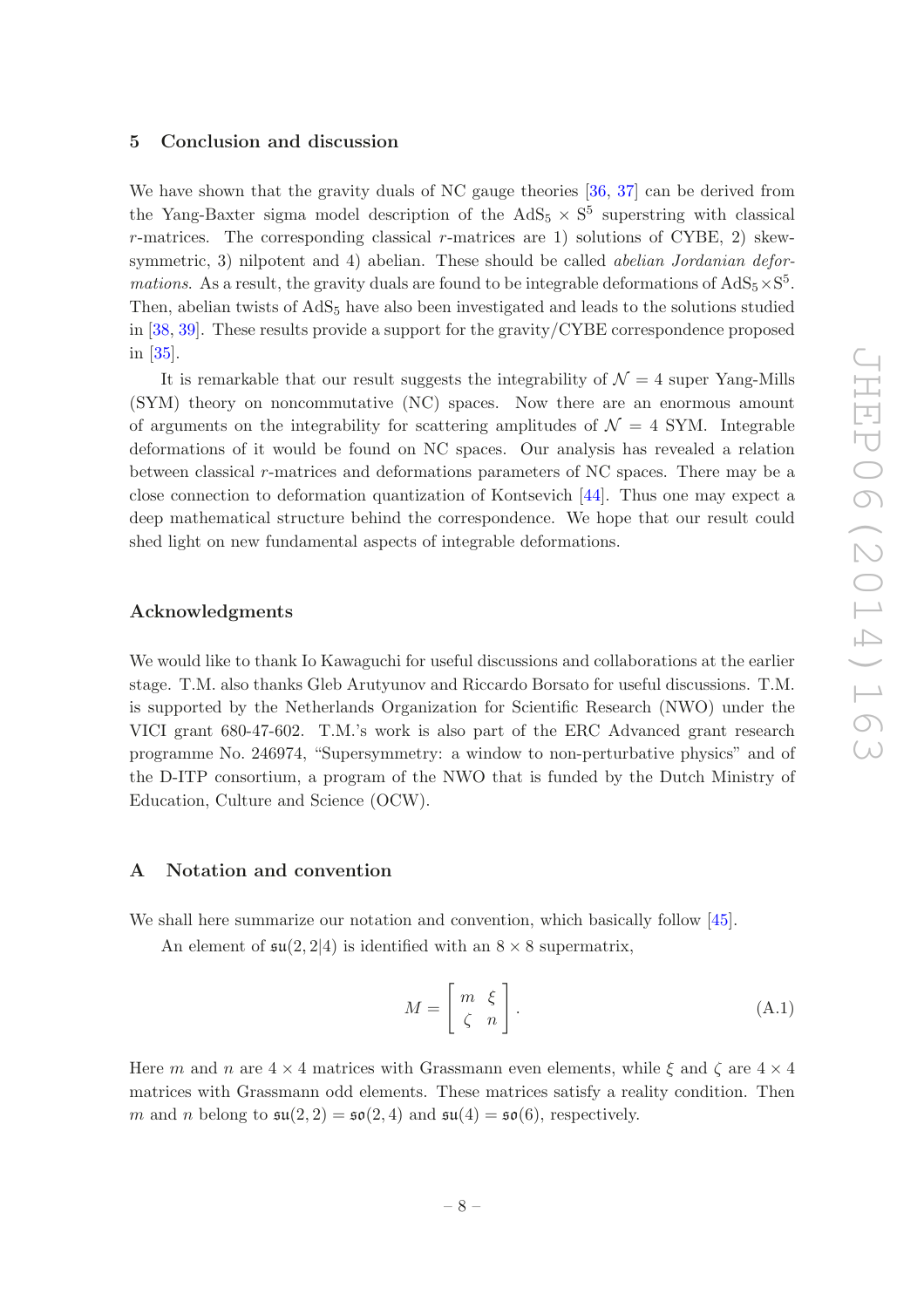We are concerned with deformations of AdS<sub>5</sub>. An explicit basis of  $\mathfrak{su}(2,2)$  is the following. The  $\gamma$  matrices are given by

$$
\gamma_1 = \begin{bmatrix} 0 & 0 & 0 & -1 \\ 0 & 0 & 1 & 0 \\ 0 & 1 & 0 & 0 \\ -1 & 0 & 0 & 0 \end{bmatrix}, \qquad \gamma_2 = \begin{bmatrix} 0 & 0 & 0 & i \\ 0 & 0 & i & 0 \\ 0 & -i & 0 & 0 \\ -i & 0 & 0 & 0 \end{bmatrix}, \qquad \gamma_3 = \begin{bmatrix} 0 & 0 & 1 & 0 \\ 0 & 0 & 0 & 1 \\ 1 & 0 & 0 & 0 \\ 0 & 1 & 0 & 0 \end{bmatrix},
$$

$$
\gamma_0 = \begin{bmatrix} 0 & 0 & 1 & 0 \\ 0 & 0 & 0 & -1 \\ -1 & 0 & 0 & 0 \\ 0 & 1 & 0 & 0 \end{bmatrix}, \qquad \gamma_5 = i\gamma_1\gamma_2\gamma_3\gamma_0 = \begin{bmatrix} 1 & 0 & 0 & 0 \\ 0 & 1 & 0 & 0 \\ 0 & 0 & -1 & 0 \\ 0 & 0 & 0 & -1 \end{bmatrix}
$$
(A.2)

and satisfy the Clifford algebra

$$
\{\gamma_{\mu}, \gamma_{\nu}\} = 2\eta_{\mu\nu}, \qquad \{\gamma_{\mu}, \gamma_{5}\} = 0, \qquad (\gamma_{5})^{2} = 1.
$$
 (A.3)

The Lie algebra  $\mathfrak{so}(1,4)$  is formed by the generators

$$
m_{\mu\nu} = \frac{1}{4} [\gamma_{\mu}, \gamma_{\nu}], \qquad m_{\mu 5} = \frac{1}{4} [\gamma_{\mu}, \gamma_{5}] \qquad (\mu, \nu = 0, 1, 2, 3), \qquad (A.4)
$$

and then  $\mathfrak{so}(2,4) = \mathfrak{su}(2,2)$  is spanned by the following set:

$$
m_{\mu\nu}, \quad m_{\mu 5}, \quad \gamma_{\mu}, \quad \gamma_5. \tag{A.5}
$$

#### <span id="page-9-0"></span>B Multi-parameter deformations of AdS<sub>5</sub>

We present here multi-parameter deformations of  $AdS<sub>5</sub>$  by using the Yang-Baxter sigma model description with classical  $r$ -matrices. These may be regarded as a multi-parameter generalization of the gravity duals of NC gauge theories discussed in [\[36](#page-15-3), [37](#page-15-4)]. In the original construction [\[36](#page-15-3), [37\]](#page-15-4) based on twisted T-dualities, it would be intricate to perform T-dualities many times. A technical advantage of the Yang-Baxter sigma model description is that a single r-matrix gives the corresponding metric and NS-NS two-form in a more direct way.

Let us consider the following classical r-matrix,

$$
r_{\text{AJ}} = \mu_1 \, p_2 \wedge p_3 + \mu_2 \, p_3 \wedge p_1 + \mu_3 \, p_1 \wedge p_2 + \nu_1 \, p_0 \wedge p_1 + \nu_2 \, p_0 \wedge p_2 + \nu_3 \, p_0 \wedge p_3 ,
$$
 (B.1)

where  $\mu_1, \mu_2, \mu_3$  and  $\nu_1, \nu_2, \nu_3$  are six deformation parameters, and  $p_\mu$  are defined in [\(3.2\)](#page-5-3). By following the analysis in section 3, it is straightforward to get the deformed string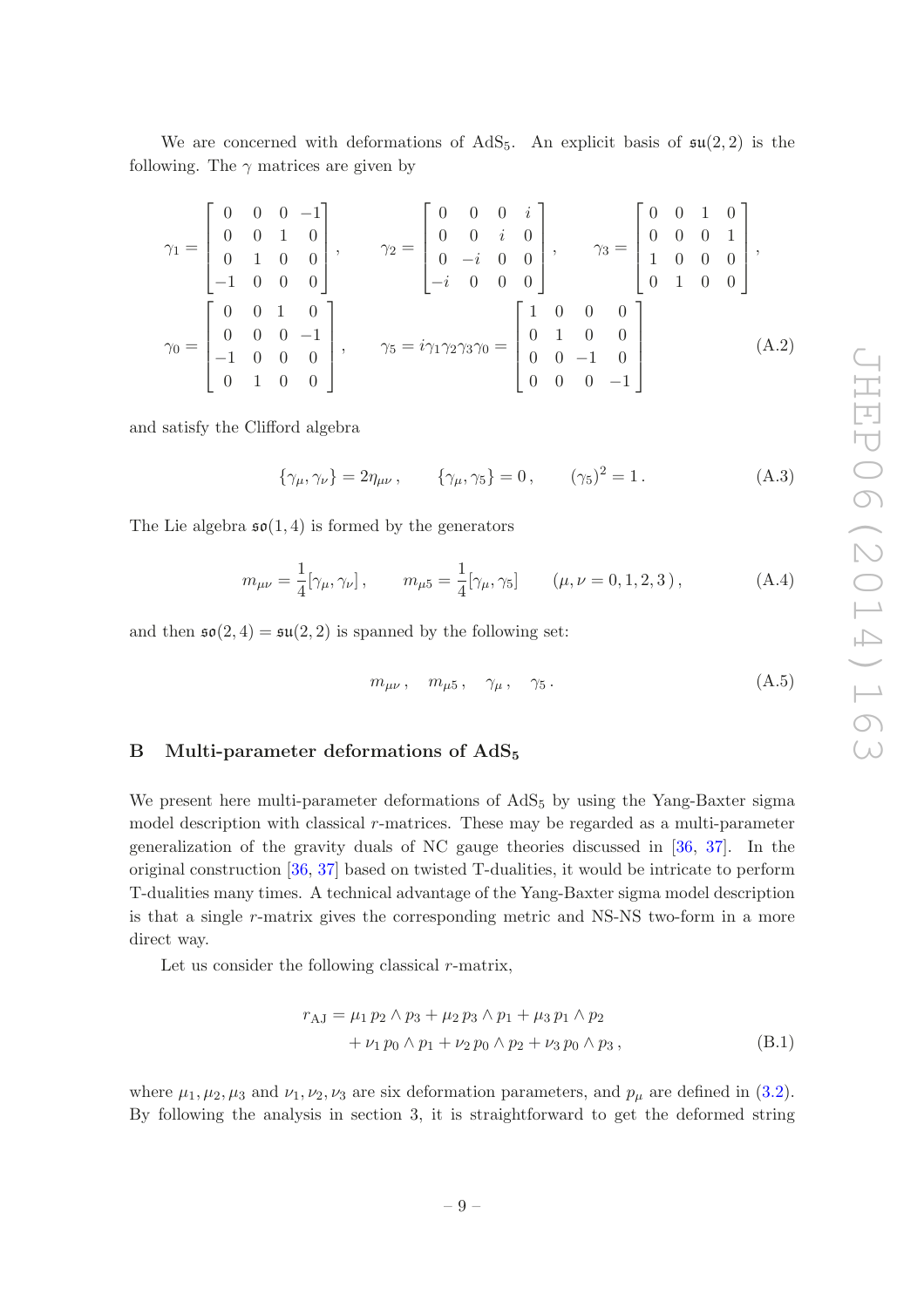action. For simplicity, we shall write down only the resulting metric and NS-NS two-form,

$$
ds^{2} = \frac{dz^{2}}{z^{2}} + z^{2}G\Big[-\left(z^{4} + 4\eta^{2}(\mu_{1}^{2} + \mu_{2}^{2} + \mu_{3}^{2})\right)(dx^{0})^{2} + \left(z^{4} + 4\eta^{2}(\mu_{1}^{2} - \nu_{2}^{2} - \nu_{3}^{2})\right)(dx^{1})^{2} + \left(z^{4} + 4\eta^{2}(\mu_{2}^{2} - \nu_{3}^{2} - \nu_{1}^{2})\right)(dx^{2})^{2} + \left(z^{4} + 4\eta^{2}(\mu_{3}^{2} - \nu_{1}^{2} - \nu_{2}^{2})\right)(dx^{3})^{2} - 8\eta^{2}\Big[(\mu_{2}\nu_{3} - \mu_{3}\nu_{2})dx^{0}dx^{1} + (\mu_{3}\nu_{1} - \mu_{1}\nu_{3})dx^{0}dx^{2} + (\mu_{1}\nu_{2} - \mu_{2}\nu_{1})dx^{0}dx^{3} - (\mu_{1}\mu_{2} + \nu_{1}\nu_{2})dx^{1}dx^{2} - (\mu_{2}\mu_{3} + \nu_{2}\nu_{3})dx^{2}dx^{3} - (\mu_{1}\mu_{3} + \nu_{1}\nu_{3})dx^{1}dx^{3}\Big]\Big],
$$
\n(B.2)

$$
B_2 = 2\eta G \left[ (z^4 \mu_1 - \eta^2 \nu_1 K) dx^2 \wedge dx^3 - (z^4 \nu_1 + \eta^2 \mu_1 K) dx^0 \wedge dx^1 + (z^4 \mu_2 - \eta^2 \nu_2 K) dx^3 \wedge dx^1 - (z^4 \nu_2 + \eta^2 \mu_2 K) dx^0 \wedge dx^2 + (z^4 \mu_3 - \eta^2 \nu_3 K) dx^1 \wedge dx^2 - (z^4 \nu_3 + \eta^2 \mu_3 K) dx^0 \wedge dx^3 \right].
$$
 (B.3)

Here a scalar function  $G$  and a constant parameter  $K$  are defined as

$$
G^{-1} \equiv z^8 + 4\eta^2 z^4 (\mu_1^2 + \mu_2^2 + \mu_3^2 - \nu_1^2 - \nu_2^2 - \nu_3^2) - \eta^4 K^2,
$$
  
\n
$$
K \equiv 4(\mu_1 \nu_1 + \mu_2 \nu_2 + \mu_3 \nu_3).
$$

By taking the following identification of the parameters

$$
2\eta \mu_1 = a^2, \qquad 2\eta \nu_1 = ia'^2, \qquad \mu_2 = \mu_3 = \nu_2 = \nu_3 = 0,
$$
 (B.4)

and performing a Wick rotation  $x_0 \rightarrow ix_0$ , one can reproduce the metric and NS-NS twoform of the two-parameter case [\[36](#page-15-3), [37\]](#page-15-4).

Although we have discussed only the metric and NS-NS two-form so far, one may expect that these should be complemented with the other field components and gives a complete solution of type IIB supergravity on the basis of the  $\kappa$ -invariance of the action. It still needs to be justified and it would be an important task. Once it has been justified, it gives a consistent string background because it is basically obtained by performing a chain of (twisted) T-dualities for AdS5.

#### <span id="page-10-0"></span>C Three-parameter abelian twists of  $AdS_5$

Let us consider here a three-parameter generalization of the abelian deformation of  $AdS_5$ discussed in section 4.

We will consider the following classical  $r$ -matrix,

<span id="page-10-1"></span>
$$
r_{\text{Abe}}^{(\mu_1, \mu_2, \mu_3)} = \mu_3 h_1 \wedge h_2 + \mu_1 h_2 \wedge h_3 + \mu_2 h_3 \wedge h_1, \tag{C.1}
$$

with deformation parameters  $\mu_i$ . Here  $h_i$  are the three Cartan generators of  $\mathfrak{su}(2,2)$  and belong to the fundamental representation,

$$
h_1 = diag(-1, 1, -1, 1), \qquad h_2 = diag(-1, 1, 1, -1), \qquad h_3 = diag(1, 1, -1, -1). \tag{C.2}
$$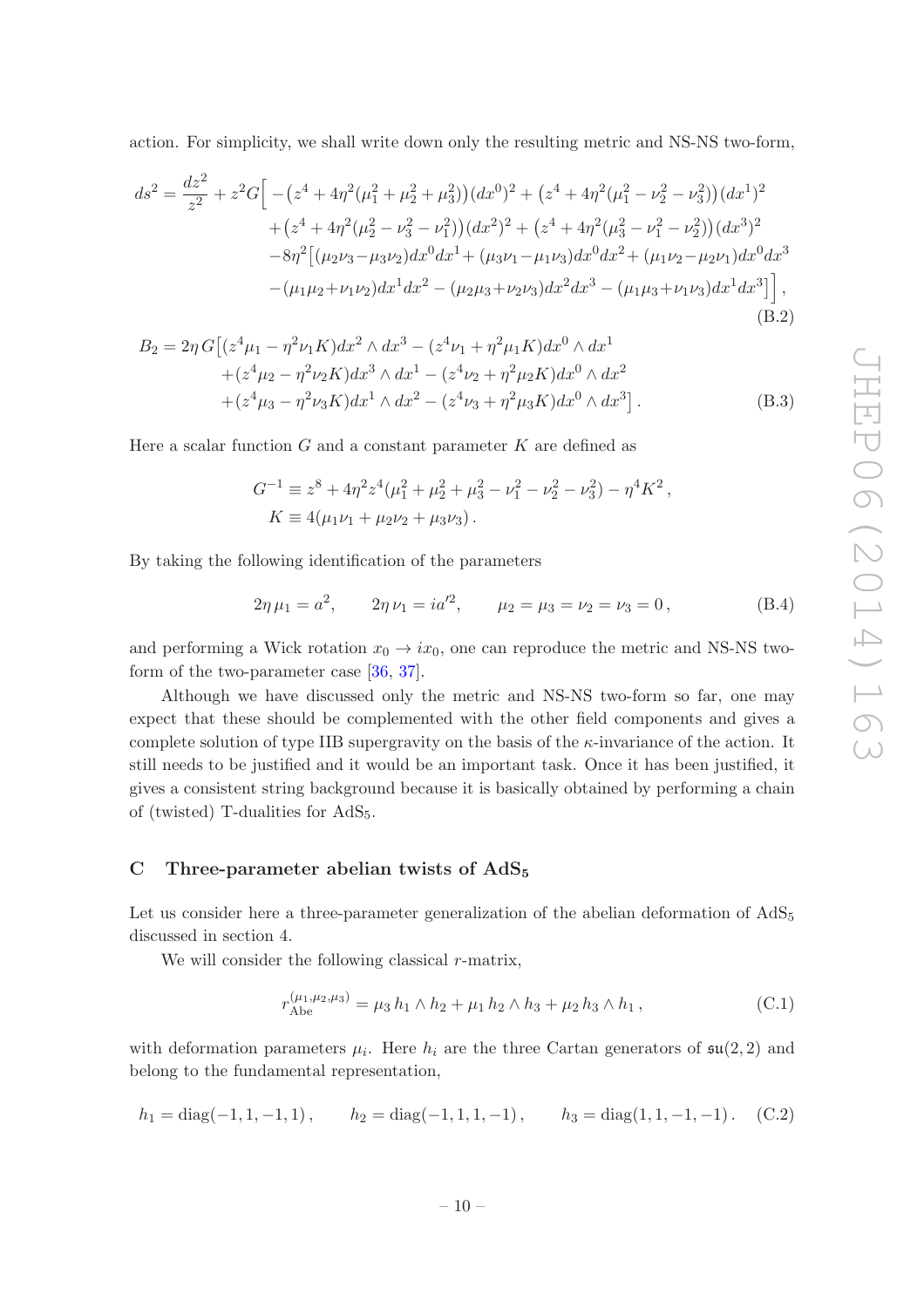By using the r-matrix  $(C.1)$ , the AdS<sub>5</sub> part of  $(2.1)$  can be rewritten as

<span id="page-11-1"></span>
$$
L = L_G + L_B = -\frac{1}{2} (\gamma^{\alpha \beta} - \epsilon^{\alpha \beta}) \operatorname{Tr} [A_\alpha P_2(J_\beta)], \qquad (C.3)
$$

with 
$$
J_{\beta} \equiv \frac{1}{1 - 2\eta \left[ R_{\text{Abe}}^{(\mu_1, \mu_2, \mu_3)} \right]_g \circ P_2} A_{\beta},
$$
 (C.4)

where  $A_{\alpha} = g^{-1}\partial_{\alpha}g$  is restricted to  $\mathfrak{su}(2,2)$  and the R-operator associated with [\(C.1\)](#page-10-1) is determined by the rule [\(2.4\)](#page-3-3).

To evaluate the Lagrangian [\(C.3\)](#page-11-1), let us adopt the following coset parametrization [\[24\]](#page-14-9):

<span id="page-11-0"></span>
$$
g = \Lambda(\psi_1, \psi_2, \psi_3) \,\Xi(\zeta) \,\check{g}_{\rho}(\rho) \quad \in \text{SU}(2, 2)/\text{SO}(1, 4) \,. \tag{C.5}
$$

Here the matrices  $\Lambda$ ,  $\Xi$  and  $\check{g}_\rho$  are defined as

$$
\Lambda(\psi_1, \psi_2, \psi_3) \equiv \exp\left[\frac{i}{2}(\psi_1 h_1 + \psi_2 h_2 + \psi_3 h_3)\right],
$$
  

$$
\Xi(\zeta) \equiv \begin{pmatrix} \cos\frac{\zeta}{2} & \sin\frac{\zeta}{2} & 0 & 0\\ -\sin\frac{\zeta}{2} & \cos\frac{\zeta}{2} & 0 & 0\\ 0 & 0 & \cos\frac{\zeta}{2} & -\sin\frac{\zeta}{2}\\ 0 & 0 & \sin\frac{\zeta}{2} & \cos\frac{\zeta}{2} \end{pmatrix},
$$
  

$$
\check{g}_{\rho}(\rho) \equiv \begin{pmatrix} \cosh\frac{\rho}{2} & 0 & 0 & \sinh\frac{\rho}{2} \\ 0 & \cosh\frac{\rho}{2} & -\sinh\frac{\rho}{2} & 0\\ 0 & -\sinh\frac{\rho}{2} & \cosh\frac{\rho}{2} & 0\\ \sinh\frac{\rho}{2} & 0 & 0 & \cosh\frac{\rho}{2} \end{pmatrix}
$$

To find the projected current  $P_2(J_\alpha)$ , it is necessary to solve the following equation,

<span id="page-11-3"></span>
$$
(1 - 2\eta P_2 \circ \left[ R_{\text{Abe}}^{(\mu_1, \mu_2, \mu_3)} \right]_g) P_2(J_\alpha) = P_2(A_\alpha). \tag{C.6}
$$

<span id="page-11-2"></span>.

Note that  $P_2(A_\alpha)$  is expanded with respect to the  $\gamma$  matrices,

$$
P_2(A_\alpha) = \frac{1}{2} \left[ -\partial_\alpha \rho \gamma_1 + i \cosh \rho \partial_\alpha \psi_3 \gamma_5 - \sinh \rho (\cos \zeta \partial_\alpha \psi_1 \gamma_2 + \partial_\alpha \zeta \gamma_3 - i \sin \zeta \partial_\alpha \psi_2 \gamma_0) \right].
$$
 (C.7)

Then, by combining [\(C.7\)](#page-11-2) with [\(C.6\)](#page-11-3),  $P_2(J_\alpha)$  can be obtained as

$$
P_2(J_\alpha) = j_\alpha^0 \gamma_0 + j_\alpha^1 \gamma_1 + j_\alpha^2 \gamma_2 + j_\alpha^3 \gamma_3 + j_\alpha^5 \gamma_5 , \qquad (C.8)
$$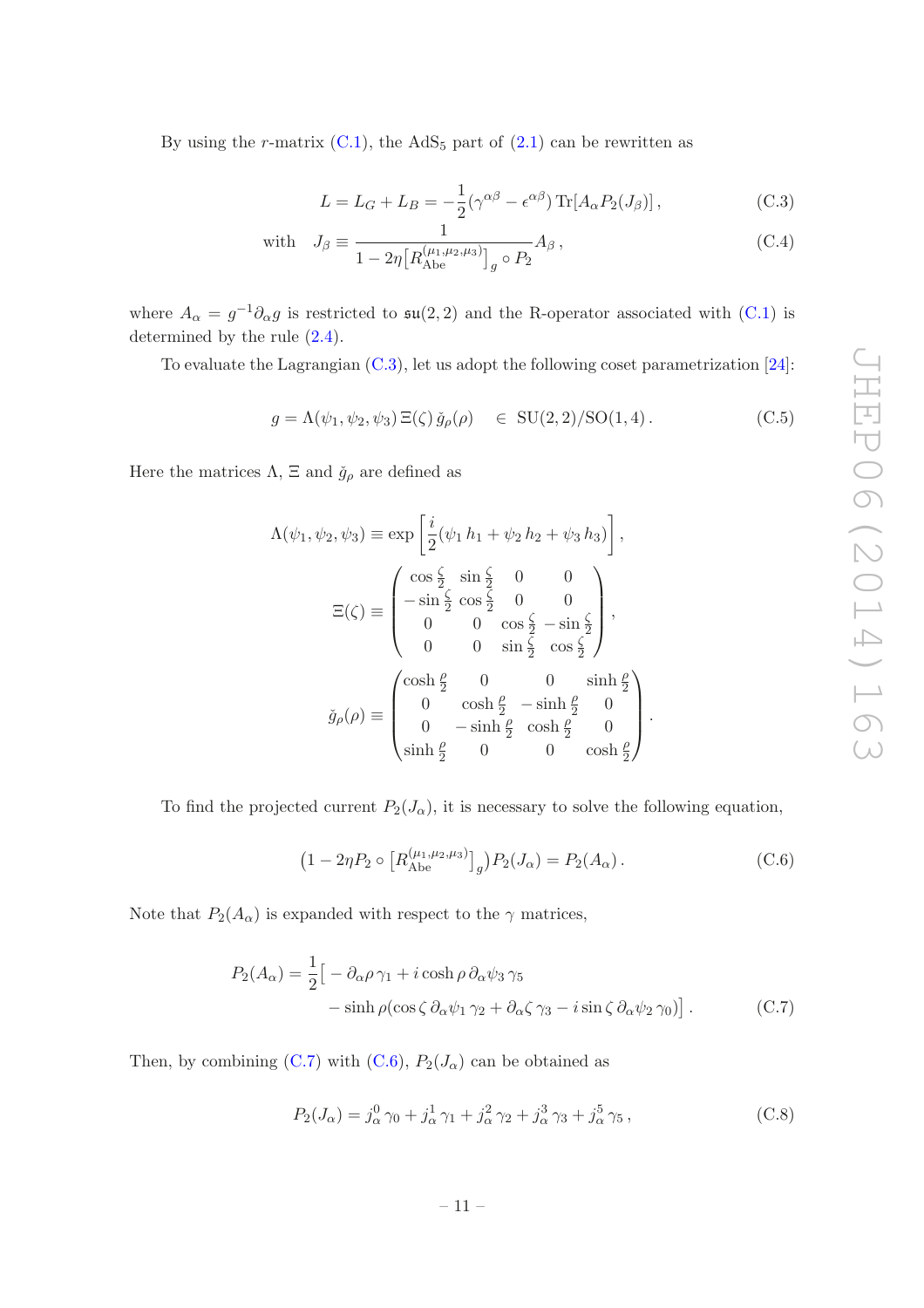with the coefficients

$$
j_{\alpha}^{0} = -\frac{i}{2} \frac{\sin \zeta \sinh \rho}{1 - 16\eta^{2} [(\mu_{1}^{2} \sin^{2} \zeta + \mu_{2}^{2} \cos^{2} \zeta) \sinh^{2} 2\rho - \mu_{3}^{2} \sin^{2} 2\zeta \sinh^{4} \rho]} \times [(-1 + 16\eta^{2} \mu_{2}^{2} \cos^{2} \zeta \sinh^{2} 2\rho)\partial_{\alpha}\psi_{2} - 8\eta(\mu_{1} - 8\eta\mu_{2}\mu_{3} \cos^{2} \zeta \sinh^{2} \rho) \cosh^{2} \rho \partial_{\alpha}\psi_{3} - 8\eta(\mu_{3} - 8\eta\mu_{1}\mu_{2} \cosh^{2} \rho) \cos^{2} \zeta \sinh^{2} \rho \partial_{\alpha}\psi_{1}],
$$
  
\n
$$
j_{\alpha}^{1} = -\frac{1}{2}\partial_{\alpha}\rho,
$$
  
\n
$$
j_{\alpha}^{2} = \frac{1}{2} \frac{\cos \zeta \sinh \rho}{1 - 16\eta^{2} [(\mu_{1}^{2} \sin^{2} \zeta + \mu_{2}^{2} \cos^{2} \zeta) \sinh^{2} 2\rho - \mu_{3}^{2} \sin^{2} 2\zeta \sinh^{4} \rho]} \times [(-1 + 16\eta^{2} \mu_{1}^{2} \sin^{2} \zeta \sinh^{2} 2\rho)\partial_{\alpha}\psi_{1} + 8\eta(\mu_{3} + 8\eta\mu_{1}\mu_{2} \cosh^{2} \rho) \sin^{2} \zeta \sinh^{2} \rho \partial_{\alpha}\psi_{2} + 8\eta(\mu_{2} + 8\eta\mu_{1}\mu_{3} \sin^{2} \zeta \sinh^{2} \rho) \cosh^{2} \rho \partial_{\alpha}\psi_{3}],
$$
  
\n
$$
j_{\alpha}^{3} = -\frac{1}{2} \sinh \rho \partial_{\alpha}\zeta,
$$
  
\n
$$
j_{\alpha}^{5} = \frac{i}{2} \frac{\cosh \rho}{1 - 16\eta^{2} [(\mu_{1}^{2} \sin^{2} \zeta + \mu_{2}^{2} \cos^{2} \zeta) \sinh^{2} 2\rho - \mu_{3}^{2} \sin^{
$$

Finally,  $L_G$  and  $L_B$  are given by, respectively,

$$
L_G = -\frac{\gamma^{\alpha\beta}}{2} \Big[ -\sinh^2 \rho \partial_\alpha \rho \partial_\beta \rho
$$
  
+  $(\sin \zeta \sinh \rho \partial_\alpha \zeta - \cos \zeta \cosh \rho \partial_\alpha \rho)(\sin \zeta \sinh \rho \partial_\beta \zeta - \cos \zeta \cosh \rho \partial_\beta \rho)$   
+  $(\cos \zeta \sinh \rho \partial_\alpha \zeta + \sin \zeta \cosh \rho \partial_\alpha \rho)(\cos \zeta \sinh \rho \partial_\beta \zeta + \sin \zeta \cosh \rho \partial_\beta \rho)$   
+  $\hat{G} \Big[ \sinh^2 \rho (\cos^2 \zeta \partial_\alpha \psi_1 \partial_\beta \psi_1 + \sin^2 \zeta \partial_\alpha \psi_2 \partial_\beta \psi_2) - \cosh^2 \rho \partial_\alpha \psi_3 \partial_\beta \psi_3$   
-  $\cos^2 \zeta \sin^2 \zeta \cosh^2 \rho \sinh^2 \rho (\sum_i \hat{\gamma}_i \partial_\alpha \psi_i) (\sum_j \hat{\gamma}_j \partial_\beta \psi_j) \Big] , \qquad (C.10)$   

$$
L_B = -\epsilon^{\alpha\beta} \hat{G} \Big[ \hat{\gamma}_3 \cos^2 \zeta \sin^2 \zeta \sin^4 \rho \partial_\alpha \psi_1 \partial_\beta \psi_2
$$
  
-  $\sinh^2 \rho \cosh^2 \rho (\hat{\gamma}_2 \cos^2 \zeta \partial_\alpha \psi_3 \partial_\beta \psi_1 + \hat{\gamma}_1 \sin^2 \zeta \partial_\alpha \psi_2 \partial_\beta \psi_3) \Big]. \qquad (C.11)$ 

Here a scalar function  $\hat{G}$  is defined as

$$
\hat{G}^{-1} \equiv 1 - (\hat{\gamma}_1^2 \sin^2 \zeta + \hat{\gamma}_2^2 \cos^2 \zeta) \cosh^2 \rho \sinh^2 \rho + \hat{\gamma}_3^2 \cos^2 \zeta \sin^2 \zeta \sinh^4 \rho, \qquad (C.12)
$$

and new deformation parameters  $\hat{\gamma}_i$  are

<span id="page-12-1"></span><span id="page-12-0"></span>
$$
\hat{\gamma}_i \equiv 8\eta \,\mu_i \qquad (i = 1, 2, 3). \tag{C.13}
$$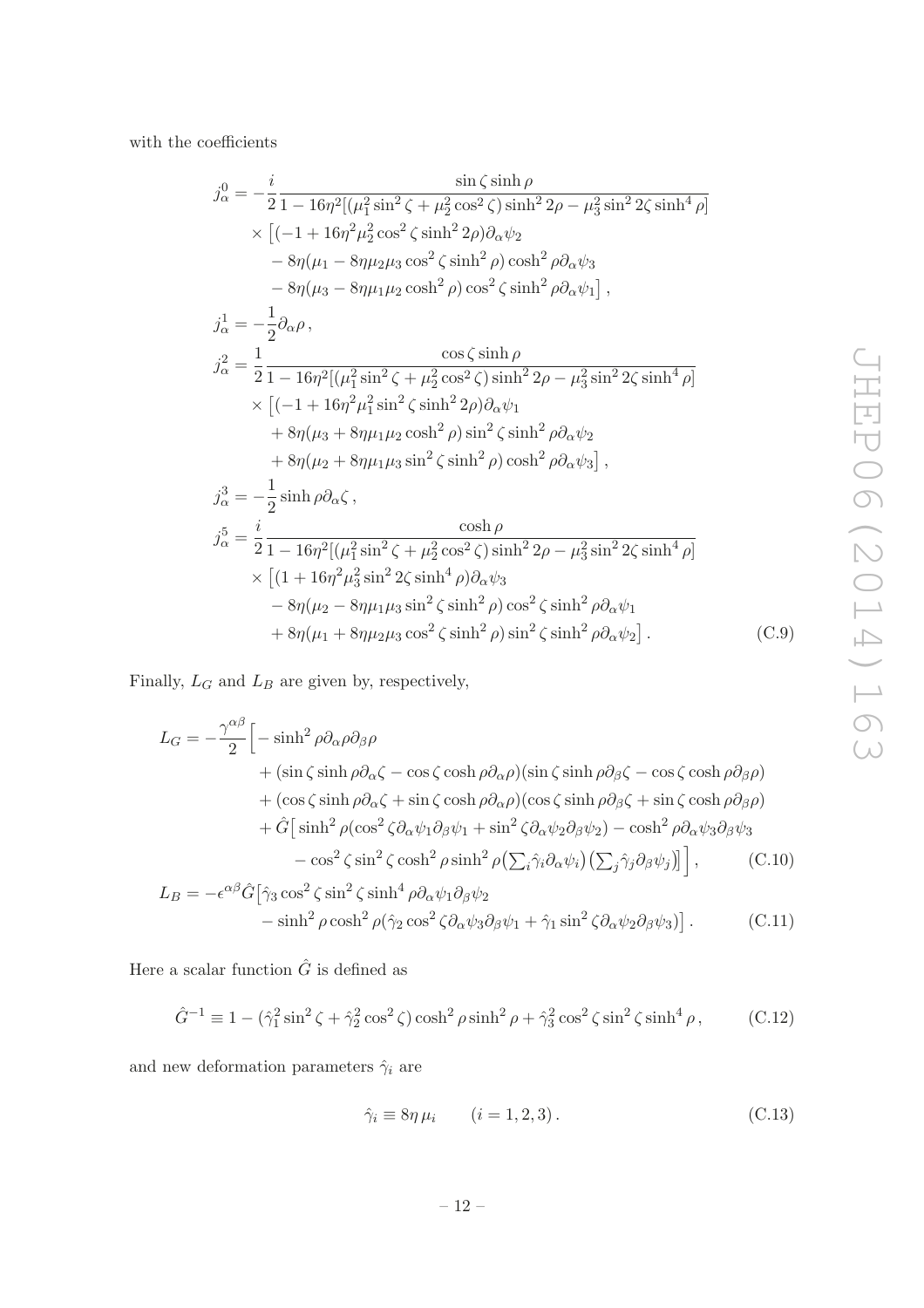By performing the coordinate transformation [\(4.12\)](#page-7-5), the metric and NS-NS two-form associated with  $(C.10)$  and  $(C.11)$  are written into a compact forms,

$$
ds^{2} = \sum_{i=1}^{3} (d\rho_{i}^{2} + \hat{G}\rho_{i}^{2}d\psi_{i}^{2}) + \hat{G}\rho_{1}^{2}\rho_{2}^{2}\rho_{3}^{2} \left(\sum_{i=1}^{3} \hat{\gamma}_{i} d\psi_{i}\right)^{2} + ds_{\text{S}_{5}}^{2}, \qquad (C.14)
$$

$$
B_2 = \hat{G}(\hat{\gamma}_3 \,\rho_1^2 \rho_2^2 \,d\psi_1 \wedge d\psi_2 + \hat{\gamma}_1 \,\rho_2^2 \rho_3^2 \,d\psi_2 \wedge d\psi_3 + \hat{\gamma}_2 \,\rho_3^2 \rho_1^2 \,d\psi_3 \wedge d\psi_1). \tag{C.15}
$$

Here there is a constraint  $\sum_{i=1}^{3} \rho_i^2 = -1$  and  $\hat{G}$  turns out to be

<span id="page-13-11"></span><span id="page-13-10"></span>
$$
\hat{G}^{-1} = 1 + \hat{\gamma}_3^2 \rho_1^2 \rho_2^2 + \hat{\gamma}_1^2 \rho_2^2 \rho_3^2 + \hat{\gamma}_2^2 \rho_3^2 \rho_1^2. \tag{C.16}
$$

These are quite similar to  $\gamma$ -deformed  $S^5$  [\[33,](#page-15-0) [34\]](#page-15-1) and hence the metric [\(C.14\)](#page-13-10) and NS-NS two-form  $(C.15)$  may be regarded as  $\gamma$ -deformed AdS<sub>5</sub>. The same geometry is also derived in an earlier work [\[39](#page-15-6)].

The one-parameter result in section 4 is reproduced by setting the parameters as

$$
\hat{\gamma}_1 = \hat{\gamma}_2 = 0, \qquad \hat{\gamma}_3 = \hat{\gamma}.
$$
\n(C.17)

Open Access. This article is distributed under the terms of the Creative Commons Attribution License [\(CC-BY 4.0\)](http://creativecommons.org/licenses/by/4.0/), which permits any use, distribution and reproduction in any medium, provided the original author(s) and source are credited.

#### References

- <span id="page-13-0"></span>[1] J.M. Maldacena, The large-N limit of superconformal field theories and supergravity, Adv. Theor. Math. Phys. 2 (1998) 231 [[Int. J. Theor. Phys.](http://dx.doi.org/10.1023/A:1026654312961) 38 (1999) 1113] [[hep-th/9711200](http://arxiv.org/abs/hep-th/9711200)] [IN[SPIRE](http://inspirehep.net/search?p=find+EPRINT+hep-th/9711200)].
- <span id="page-13-1"></span>[2] N. Beisert et al., Review of AdS/CFT integrability: an overview, [Lett. Math. Phys.](http://dx.doi.org/10.1007/s11005-011-0529-2) 99 (2012) 3 [[arXiv:1012.3982](http://arxiv.org/abs/1012.3982)] [IN[SPIRE](http://inspirehep.net/search?p=find+EPRINT+arXiv:1012.3982)].
- <span id="page-13-2"></span>[3] R.R. Metsaev and A.A. Tseytlin, Type IIB superstring action in  $AdS_5 \times S^5$  background, [Nucl. Phys.](http://dx.doi.org/10.1016/S0550-3213(98)00570-7) **B 533** (1998) 109 [[hep-th/9805028](http://arxiv.org/abs/hep-th/9805028)] [IN[SPIRE](http://inspirehep.net/search?p=find+EPRINT+hep-th/9805028)].
- <span id="page-13-3"></span>[4] I. Bena, J. Polchinski and R. Roiban, *Hidden symmetries of the AdS*<sub>5</sub>  $\times$  S<sup>5</sup> superstring, Phys. Rev. D 69 [\(2004\) 046002](http://dx.doi.org/10.1103/PhysRevD.69.046002) [[hep-th/0305116](http://arxiv.org/abs/hep-th/0305116)] [IN[SPIRE](http://inspirehep.net/search?p=find+EPRINT+hep-th/0305116)].
- <span id="page-13-4"></span>[5] R. Roiban and W. Siegel, Superstrings on  $AdS_5 \times S^5$  supertwistor space, JHEP 11 [\(2000\) 024](http://dx.doi.org/10.1088/1126-6708/2000/11/024) [[hep-th/0010104](http://arxiv.org/abs/hep-th/0010104)] [IN[SPIRE](http://inspirehep.net/search?p=find+EPRINT+hep-th/0010104)].
- <span id="page-13-5"></span>[6] M. Hatsuda and K. Yoshida, Classical integrability and super Yangian of superstring on  $AdS_5 \times S^5$ , [Adv. Theor. Math. Phys.](http://dx.doi.org/10.4310/ATMP.2005.v9.n5.a2) 9 (2005) 703 [[hep-th/0407044](http://arxiv.org/abs/hep-th/0407044)] [IN[SPIRE](http://inspirehep.net/search?p=find+EPRINT+hep-th/0407044)].
- <span id="page-13-6"></span>[7] M. Hatsuda and K. Yoshida, Super Yangian of superstring on  $AdS_5 \times S^5$  revisited, [Adv. Theor. Math. Phys.](http://dx.doi.org/10.4310/ATMP.2011.v15.n5.a6) 15 (2011) 1485 [[arXiv:1107.4673](http://arxiv.org/abs/1107.4673)] [IN[SPIRE](http://inspirehep.net/search?p=find+EPRINT+arXiv:1107.4673)].
- <span id="page-13-7"></span>[8] K. Zarembo, Strings on semisymmetric superspaces, JHEP 05 [\(2010\) 002](http://dx.doi.org/10.1007/JHEP05(2010)002) [[arXiv:1003.0465](http://arxiv.org/abs/1003.0465)] [IN[SPIRE](http://inspirehep.net/search?p=find+EPRINT+arXiv:1003.0465)].
- <span id="page-13-8"></span>[9] L. Wulff, Superisometries and integrability of superstrings, [arXiv:1402.3122](http://arxiv.org/abs/1402.3122) [IN[SPIRE](http://inspirehep.net/search?p=find+EPRINT+arXiv:1402.3122)].
- <span id="page-13-9"></span>[10] S. Schäfer-Nameki, M. Yamazaki and K. Yoshida, *Coset construction for duals of* non-relativistic CFTs, JHEP 05 [\(2009\) 038](http://dx.doi.org/10.1088/1126-6708/2009/05/038) [[arXiv:0903.4245](http://arxiv.org/abs/0903.4245)] [IN[SPIRE](http://inspirehep.net/search?p=find+EPRINT+arXiv:0903.4245)].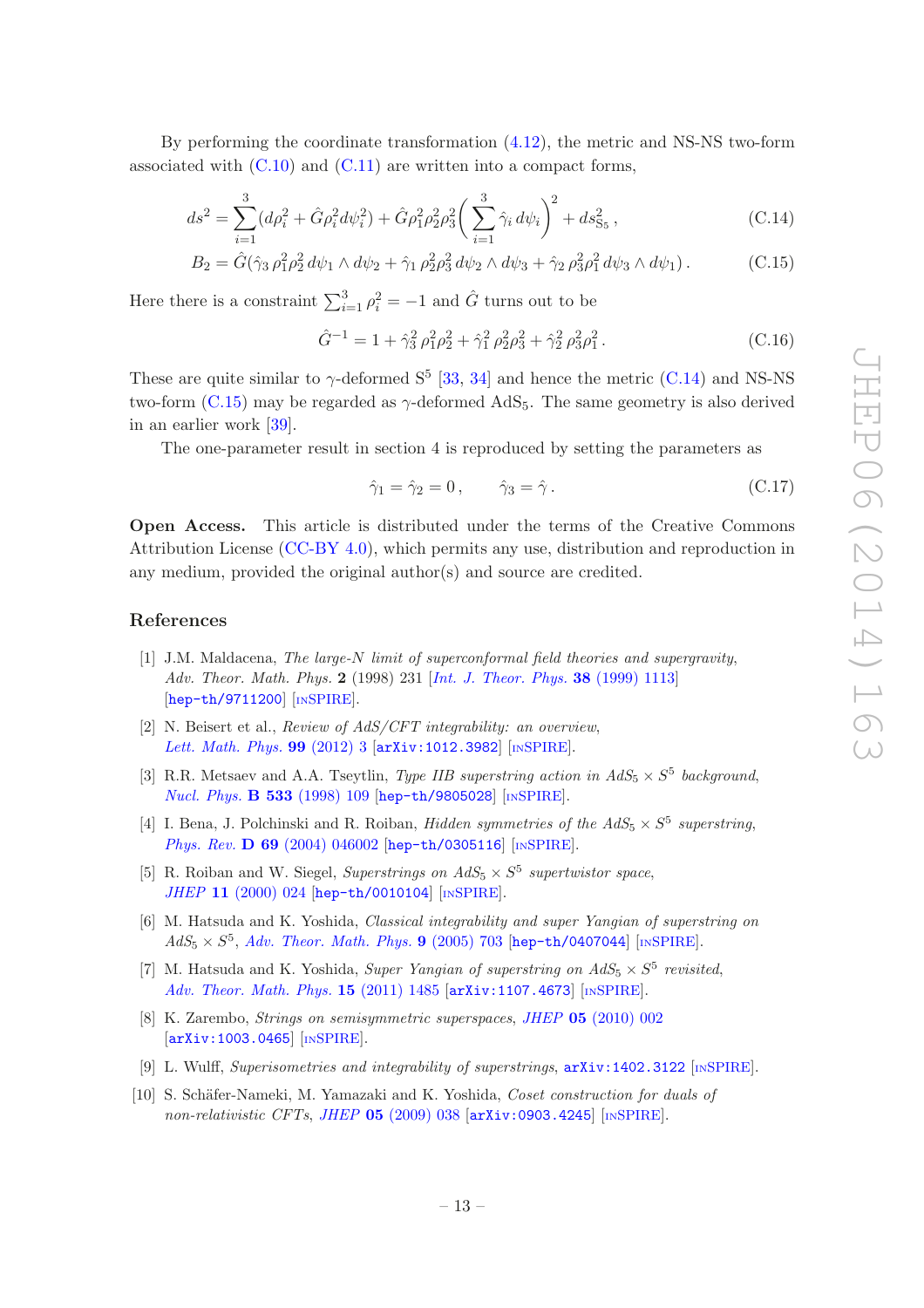- <span id="page-14-0"></span>[11] C. Klimčík, Yang-Baxter  $\sigma$ -models and dS/AdS T duality, JHEP 12 [\(2002\) 051](http://dx.doi.org/10.1088/1126-6708/2002/12/051) [[hep-th/0210095](http://arxiv.org/abs/hep-th/0210095)] [IN[SPIRE](http://inspirehep.net/search?p=find+EPRINT+hep-th/0210095)].
- [12] C. Klimčík, On integrability of the Yang-Baxter  $\sigma$ -model, [J. Math. Phys.](http://dx.doi.org/10.1063/1.3116242) 50 (2009) 043508 [[arXiv:0802.3518](http://arxiv.org/abs/0802.3518)] [IN[SPIRE](http://inspirehep.net/search?p=find+EPRINT+arXiv:0802.3518)].
- [13] C. Klimčík, *Integrability of the bi-Yang-Baxter σ-model*,  $arXiv:1402.2105$  [IN[SPIRE](http://inspirehep.net/search?p=find+EPRINT+arXiv:1402.2105)].
- [14] R. Squellari, Yang-Baxter σ model: quantum aspects, [Nucl. Phys.](http://dx.doi.org/10.1016/j.nuclphysb.2014.02.009) B 881 (2014) 502 [[arXiv:1401.3197](http://arxiv.org/abs/1401.3197)] [IN[SPIRE](http://inspirehep.net/search?p=find+EPRINT+arXiv:1401.3197)].
- <span id="page-14-1"></span>[15] F. Delduc, M. Magro and B. Vicedo, On classical q-deformations of integrable σ-models, JHEP 11 [\(2013\) 192](http://dx.doi.org/10.1007/JHEP11(2013)192) [[arXiv:1308.3581](http://arxiv.org/abs/1308.3581)] [IN[SPIRE](http://inspirehep.net/search?p=find+EPRINT+arXiv:1308.3581)].
- <span id="page-14-2"></span>[16] I. Kawaguchi and K. Yoshida, Hybrid classical integrability in squashed  $\sigma$ -models, [Phys. Lett.](http://dx.doi.org/10.1016/j.physletb.2011.09.117) **B 705** (2011) 251 [[arXiv:1107.3662](http://arxiv.org/abs/1107.3662)] [IN[SPIRE](http://inspirehep.net/search?p=find+EPRINT+arXiv:1107.3662)].
- <span id="page-14-3"></span>[17] I. Kawaguchi and K. Yoshida, *Hybrid classical integrable structure of squashed*  $\sigma$ *-models: a* short summary, [J. Phys. Conf. Ser.](http://dx.doi.org/10.1088/1742-6596/343/1/012055) 343 (2012) 012055 [[arXiv:1110.6748](http://arxiv.org/abs/1110.6748)] [IN[SPIRE](http://inspirehep.net/search?p=find+EPRINT+arXiv:1110.6748)].
- <span id="page-14-4"></span>[18] I. Kawaguchi, T. Matsumoto and K. Yoshida, The classical origin of quantum affine algebra in squashed  $\sigma$ -models, JHEP 04 [\(2012\) 115](http://dx.doi.org/10.1007/JHEP04(2012)115)  $\sigma$ Xiv:1201.3058] [IN[SPIRE](http://inspirehep.net/search?p=find+EPRINT+arXiv:1201.3058)].
- <span id="page-14-5"></span>[19] I. Kawaguchi, T. Matsumoto and K. Yoshida, On the classical equivalence of monodromy matrices in squashed  $\sigma$ -model, JHEP 06 [\(2012\) 082](http://dx.doi.org/10.1007/JHEP06(2012)082) [[arXiv:1203.3400](http://arxiv.org/abs/1203.3400)] [IN[SPIRE](http://inspirehep.net/search?p=find+EPRINT+arXiv:1203.3400)].
- <span id="page-14-6"></span>[20] F. Delduc, M. Magro and B. Vicedo, An integrable deformation of the  $AdS_5 \times S^5$  superstring action, [Phys. Rev. Lett.](http://dx.doi.org/10.1103/PhysRevLett.112.051601) 112 (2014) 051601 [[arXiv:1309.5850](http://arxiv.org/abs/1309.5850)] [IN[SPIRE](http://inspirehep.net/search?p=find+EPRINT+arXiv:1309.5850)].
- <span id="page-14-7"></span>[21] V.G. Drinfeld, *Hopf algebras and the quantum Yang-Baxter equation*, Sov. Math. Dokl. 32 (1985) 254 [IN[SPIRE](http://inspirehep.net/search?p=find+J+Sov.Math.Dokl.,32,254)].
- <span id="page-14-13"></span>[22] V.G. Drinfel'd, Quantum groups, [J. Sov. Math.](http://dx.doi.org/10.1007/BF01247086) 41 (1988) 898 [Zap. Nauchn. Semin. **155** (1986) 18] [IN[SPIRE](http://inspirehep.net/search?p=find+J+J.Sov.Math.,41,898)].
- <span id="page-14-8"></span>[23] M. Jimbo, A q difference analog of  $U(q)$  and the Yang-Baxter equation, [Lett. Math. Phys.](http://dx.doi.org/10.1007/BF00704588) **10** (1985) 63 [IN[SPIRE](http://inspirehep.net/search?p=find+J+Lett.Math.Phys.,10,63)].
- <span id="page-14-9"></span>[24] G. Arutyunov, R. Borsato and S. Frolov, S-matrix for strings on  $\eta$ -deformed  $AdS_5 \times S^5$ , JHEP 04 [\(2014\) 002](http://dx.doi.org/10.1007/JHEP04(2014)002) [[arXiv:1312.3542](http://arxiv.org/abs/1312.3542)] [IN[SPIRE](http://inspirehep.net/search?p=find+EPRINT+arXiv:1312.3542)].
- <span id="page-14-10"></span>[25] B. Hoare, R. Roiban and A.A. Tseytlin, On deformations of  $AdS_n \times S^n$  supercosets, [arXiv:1403.5517](http://arxiv.org/abs/1403.5517) [IN[SPIRE](http://inspirehep.net/search?p=find+EPRINT+arXiv:1403.5517)].
- <span id="page-14-11"></span>[26] G. Arutyunov, M. de Leeuw and S.J. van Tongeren, On the exact spectrum and mirror duality of the  $(AdS_5 \times S^5)_{\eta}$  superstring,  $arXiv:1403.6104$  [IN[SPIRE](http://inspirehep.net/search?p=find+EPRINT+arXiv:1403.6104)].
- <span id="page-14-12"></span>[27] I. Kawaguchi, T. Matsumoto and K. Yoshida, Jordanian deformations of the  $AdS_5 \times S^5$ superstring, JHEP 04 [\(2014\) 153](http://dx.doi.org/10.1007/JHEP04(2014)153) [[arXiv:1401.4855](http://arxiv.org/abs/1401.4855)] [IN[SPIRE](http://inspirehep.net/search?p=find+EPRINT+arXiv:1401.4855)].
- <span id="page-14-14"></span>[28] N. Reshetikhin, Multiparameter quantum groups and twisted quasitriangular Hopf algebras, [Lett. Math. Phys.](http://dx.doi.org/10.1007/BF00626530) **20** (1990) 331 [IN[SPIRE](http://inspirehep.net/search?p=find+J+Lett.Math.Phys.,20,331)].
- <span id="page-14-15"></span>[29] A. Stolin and P.P. Kulish, New rational solutions of Yang-Baxter equation and deformed Yangians, [Czech. J. Phys.](http://dx.doi.org/10.1023/A:1021460515598) 47 (1997) 123 [[q-alg/9608011](http://arxiv.org/abs/q-alg/9608011)].
- <span id="page-14-16"></span>[30] P.P. Kulish, V.D. Lyakhovsky and A.I. Mudrov, *Extended Jordanian twists for Lie algebras*, [J. Math. Phys.](http://dx.doi.org/10.1063/1.532987) 40 (1999) 4569 [[math.QA/9806014](http://arxiv.org/abs/math.QA/9806014)] [IN[SPIRE](http://inspirehep.net/search?p=find+EPRINT+math/9806014)].
- <span id="page-14-17"></span>[31] I. Kawaguchi, T. Matsumoto and K. Yoshida, A Jordanian deformation of AdS space in type IIB supergravity,  $arXiv:1402.6147$  [IN[SPIRE](http://inspirehep.net/search?p=find+EPRINT+arXiv:1402.6147)].